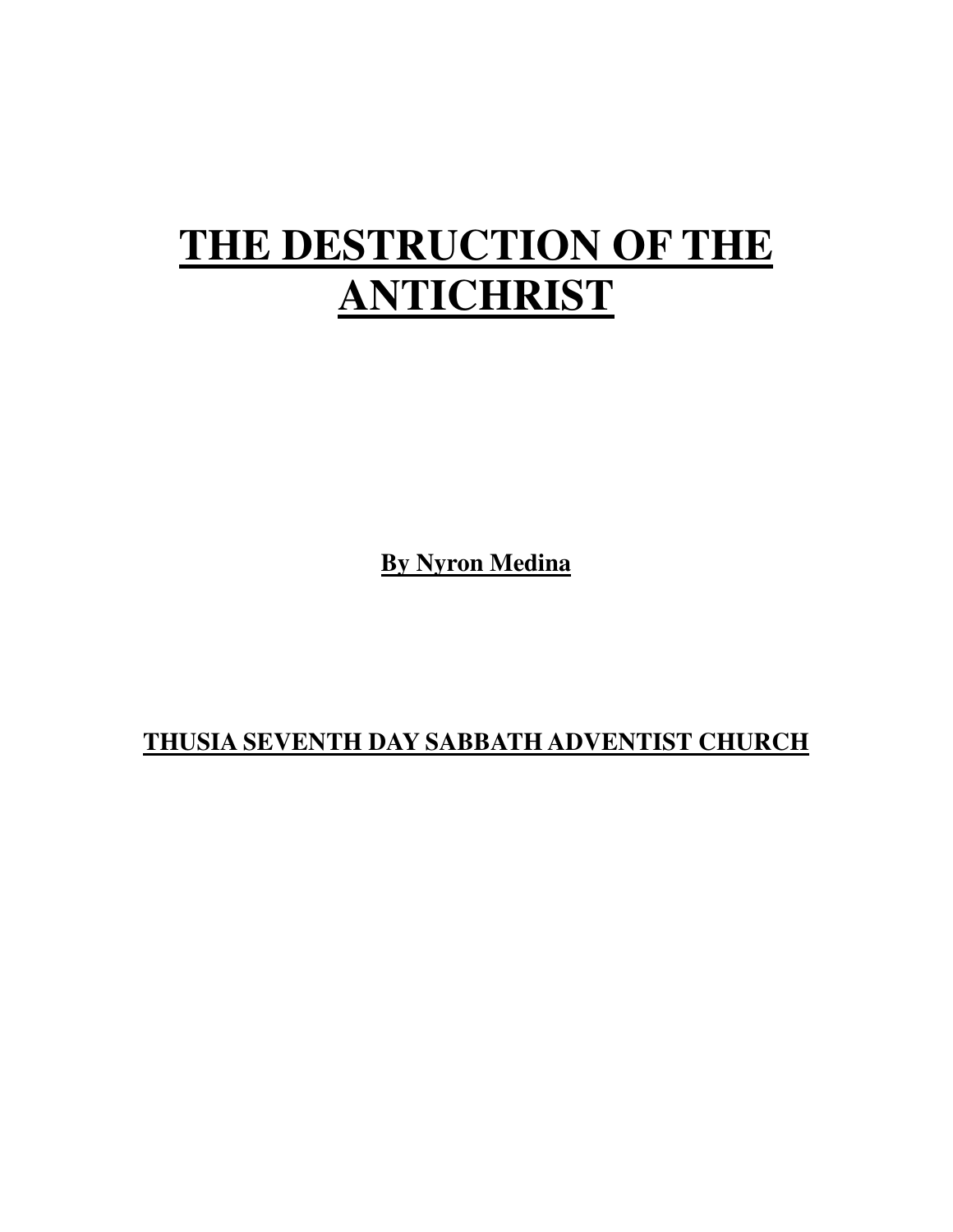## **THE DESTRUCTION OF THE ANTICHRIST**

- 1. We are warned of the antichrist that was to come. 1 Jn. 4:1-3; 2 Thess. 2:3,4.
- 2. This antichrist has the name of blasphemy and blasphemings everything about God. Rev. 13:5,6.
- 3. The antichrist was responsible for the murder of millions of Christians. Dan. 7:24,25; Dan. 8:10,24,25; Rev. 13:7; Rev. 17:1,6.
- 4. The antichrist is evidently a religious power, from the very name antichrist, and because he is worshiped as God and teach doctrines (that are false). Dan. 11:36-39; 2 Thess. 2:3,4; Rev. 17:1,2.
- 5. We have seen that "antichrist" means "substitute Christ" or "in place of Christ", because the word "anti" means "in place of" or "substitute".

 "In the papyri, this expression, used very often in business documents, means above all "in place of", in return, in exchange… substitute…" Ceslas Spicq, Theology Lexicon of the New Testament, pg. 122.

6. We have also seen that the official title for the Roman Catholic's pope's office is Vicarius Filii Dei, which means "Vicar of the Son of God".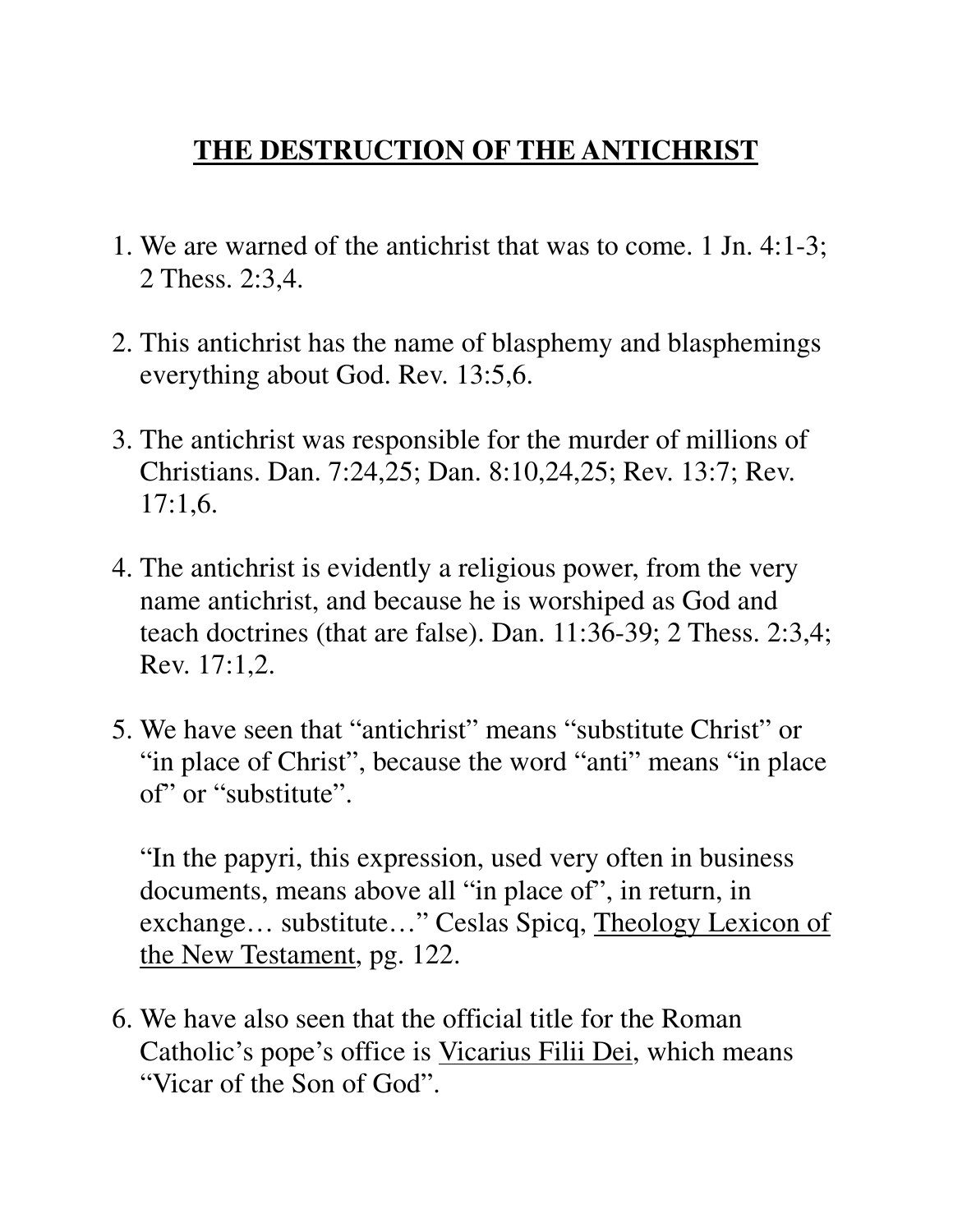"The letters inscribed in the pope's mitre are these: Vicarius Filli Dei, which is the Latin for Vicar of the Son of God. Catholic hold that the Church which is a visible society must have a visible head. Christ, before His ascension into heaven, appointed St. peter to act as His representative. Upon the death of Peter the man who succeeded to the office of Peter as Bishop of Rome, was recognized as the head of the Church. Hence to the Bishop of Rome, as head of the Church, was given the title 'Vicar of Christ'." Our Sunday Visitor, Sunday, April  $18^{th}$ , 1915.

7. We have seen that the word "vicar" means "substitute" or "in place of " thus the office of the pope is the antichrist or substitute Christ.

 "Vicar… one who holds authority as the delegate or substitute of another, a deputy or substitute… vicarious filling the place of another…" The Wordsworth Concise English Dictionary, pg. 1111.

 "The leader of the Catholic Church is defined by the faith as the Vicar of Jesus Christ (and is accepted as such by believers). The Pope is considered the man on earth who represents the Son of God, who "takes the place" of the Second Person of the omnipotent God of the Trinity." John Paul 11, Crossing the Threshold of Hope, pg. 3.

8. But this title, antichrist or substitute Christ, also belongs to the whole priesthood of the Roman Catholic Church as well, because it is called a substitute for Christ.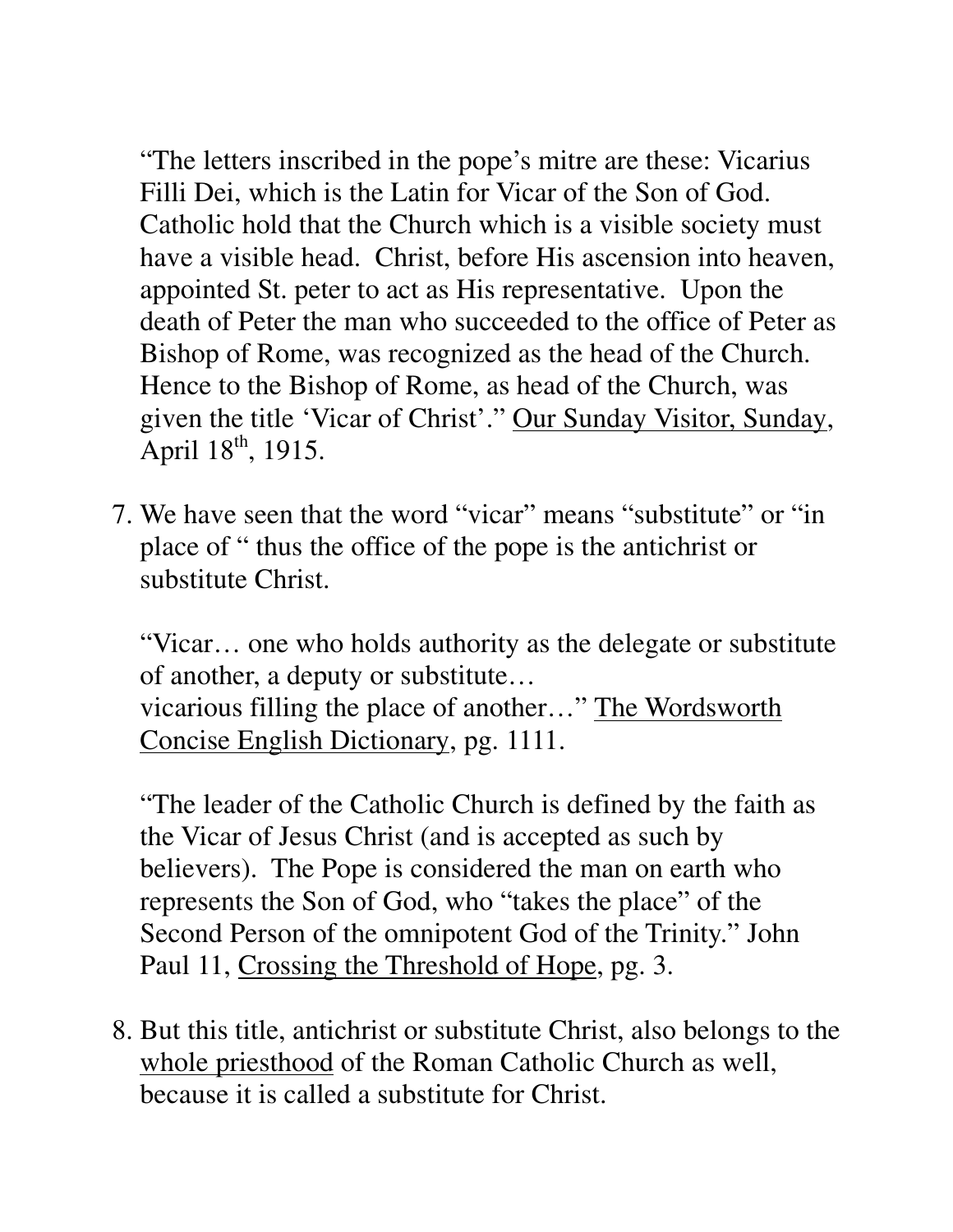"Accordingly the full, supreme and universal authority which Christ entrusted to his vicar for the pastoral government of his church is vested primarily in him. The Supreme Pontiff himself discharges the duty of preaching and entrusts the same task to others so that the good news of salvation may be proclaimed… Associated with the bishops in the ministry of evangelization and sharing in their power by a special title are those who by their priestly ordination 'act in the person of Christ'…" Austin Flannery, Vatican Council 11, Vol. 2, pg. 393.

 "The priest offers the Holy Sacrifice in *persona Christ*…" Ibid, pg. 74.

- 9. The antichrist, which is called Babylon, is allied to other religions in the last days, they are called the daughters of Babylon; this is only after 1798. Rev. 17:1-5.
- 10. These daughters of Babylon show that they are daughters, because they keep Sunday holy, a thing for which they have only the Roman Catholic Church as an authority.

 "The Protestant world has been, from its infancy, in the sixteenth century, in thorough accord with the Catholic Church, in keeping "holy", not Saturday, but Sunday." Rome's Challenge, pg. 5.

 "The Catholic Church for over one thousand years before the existence of a Protestant, by virtue of her divine mission, changed the day from Saturday to Sunday. We say by virtue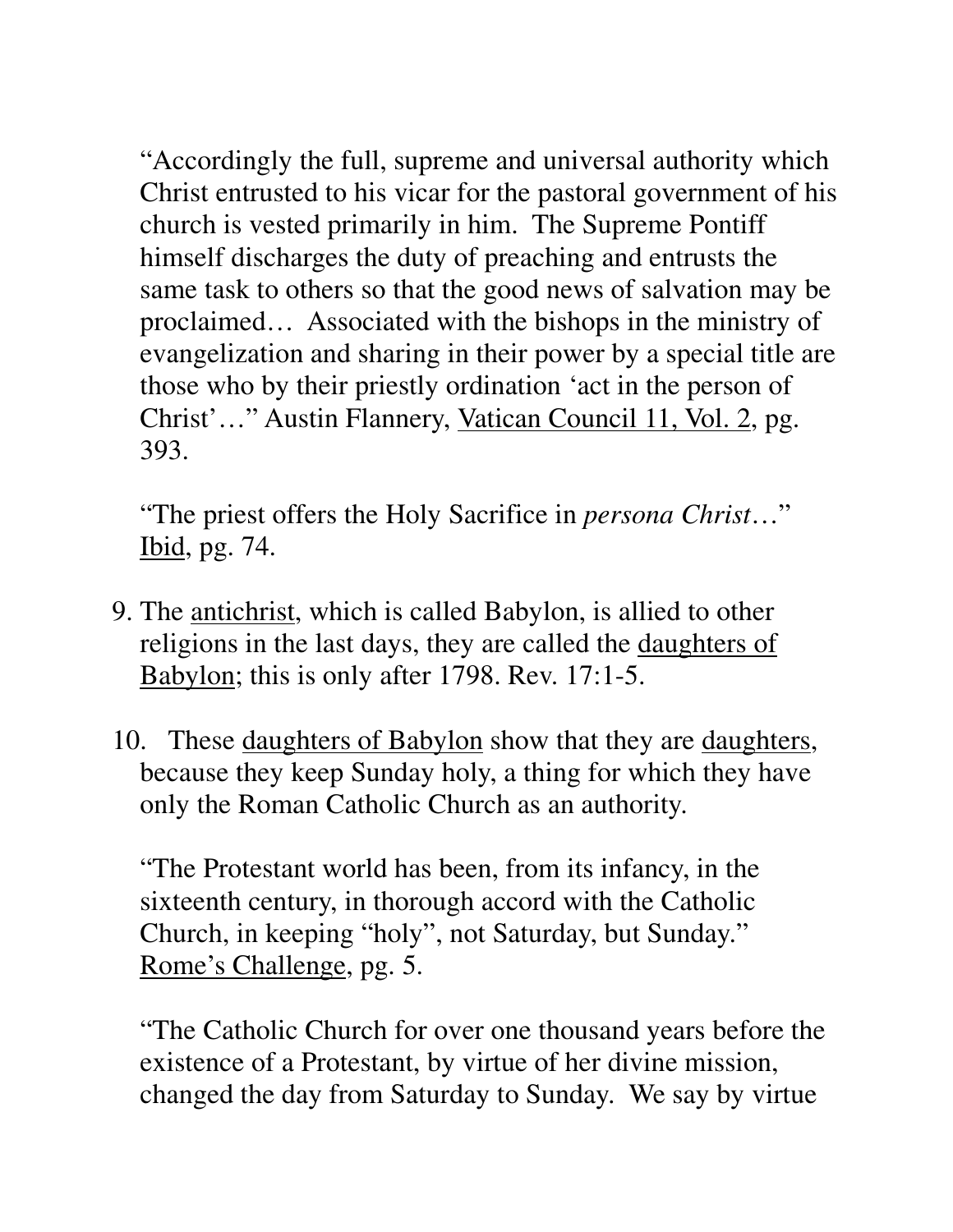of her divine mission, because He who called Himself the "Lord of the Sabbath", endowed her with His own power to teach, "he that heareth you heareth Me", commanded all who believe in Him to hear her, under penalty of being placed with the "heathen and publican" and promises to be with her to the end of the world. She holds her charter as teacher from Him— a charter as infallible as perpetual. The Protestant world at its birth found the Christian Sabbath too strongly intrenched to run counter to its existence; it was therefore placed under the necessity of acquiescing in the arrangement, thus implying the Church's right to change the day, for over three hundred years. The Christian Sabbath is therefore to this day, the acknowledged offspring of the Catholic Church as spouse of the Holy Ghost, without a word of remonstrance from the Protestant world." Ibid, pg. 24-25.

11. The Bible tells us in different ways that the Antichrist will be destroyed in the end of time.

 1. The antichrist horn is destroyed with the beast in the flame. Dan. 7:11.

 2. The antichrist's dominion is consumed and destroyed to the end. Dan. 7:26.

3. The antichrist is to be broken without hand. Dan. 8:25.

 4. He (Christ) pours out that that is determined (the plagues) upon the desolate, which is the antichrist. Dan. 9:27; Dan. 11:36.

 5. The antichrist comes to his end and none helps him. Dan. 11:45.

 6. The antichrist is consumed by the spirit of God's mouth and destroyed with the brightness of His coming. 2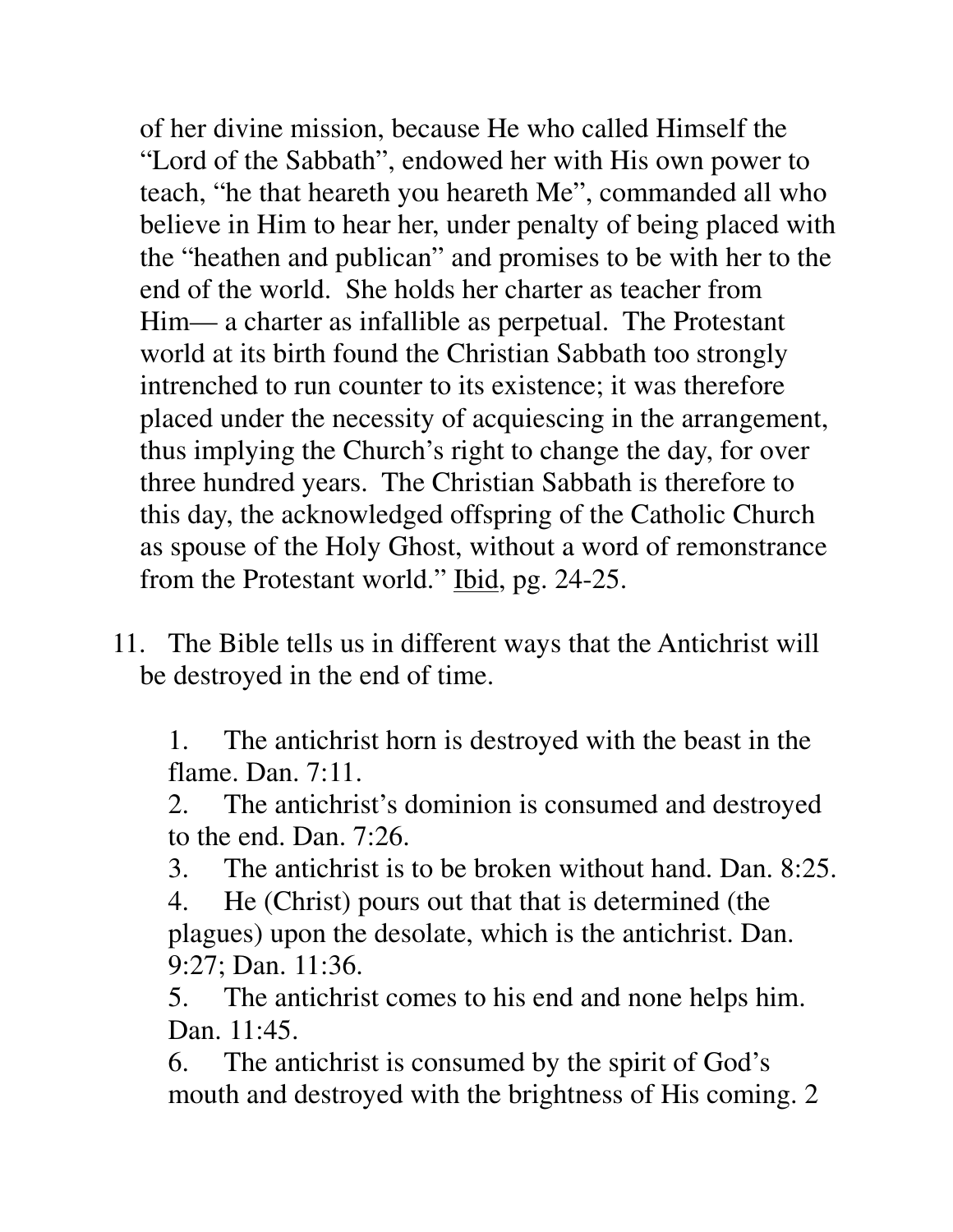Thess. 2:8.

 7. The antichrist is to be cast into great tribulation. Rev. 2:22.

 8. The antichrist is to be killed with the sword (weapons). Rev. 13:10.

 9. The antichrist unity is broken up by the plagues that falls to destroy it. Rev. 16:19.

 10. The antichrist is to be symbolically eaten, and to be burnt in fire by the nations of a united Europe. Rev. 17:16. 11. God will destroy the antichrist with the plagues. Rev.

18:4-8.

 12. The antichrist is destroyed in one hour (15 days). Rev. 18:10,17,19.

 13. The antichrist is thrown down with violence. Rev. 18:21.

- 12. To understand the circumstances about the destruction of the antichrist, we need to understand that he was wounded in the head in the year 1798. Rev. 13:1-3.
- 13. The antichrist was to have control over civil law and dominion over the truth for 3 ½ times. Dan. 7:25.
- 14. One time is one year thus 3 ½ times equals to 3 ½ years. Dan. 4:16.
- 15. In Bible prophecy 1 year is 360 days, and a prophetic day equals one year. Thus 360 days x  $3\frac{1}{2} + 1260$  days or years. Num. 14:34; Eze. 4:6.
- 16. Thus the antichrist's reign was to last 1260 days/years.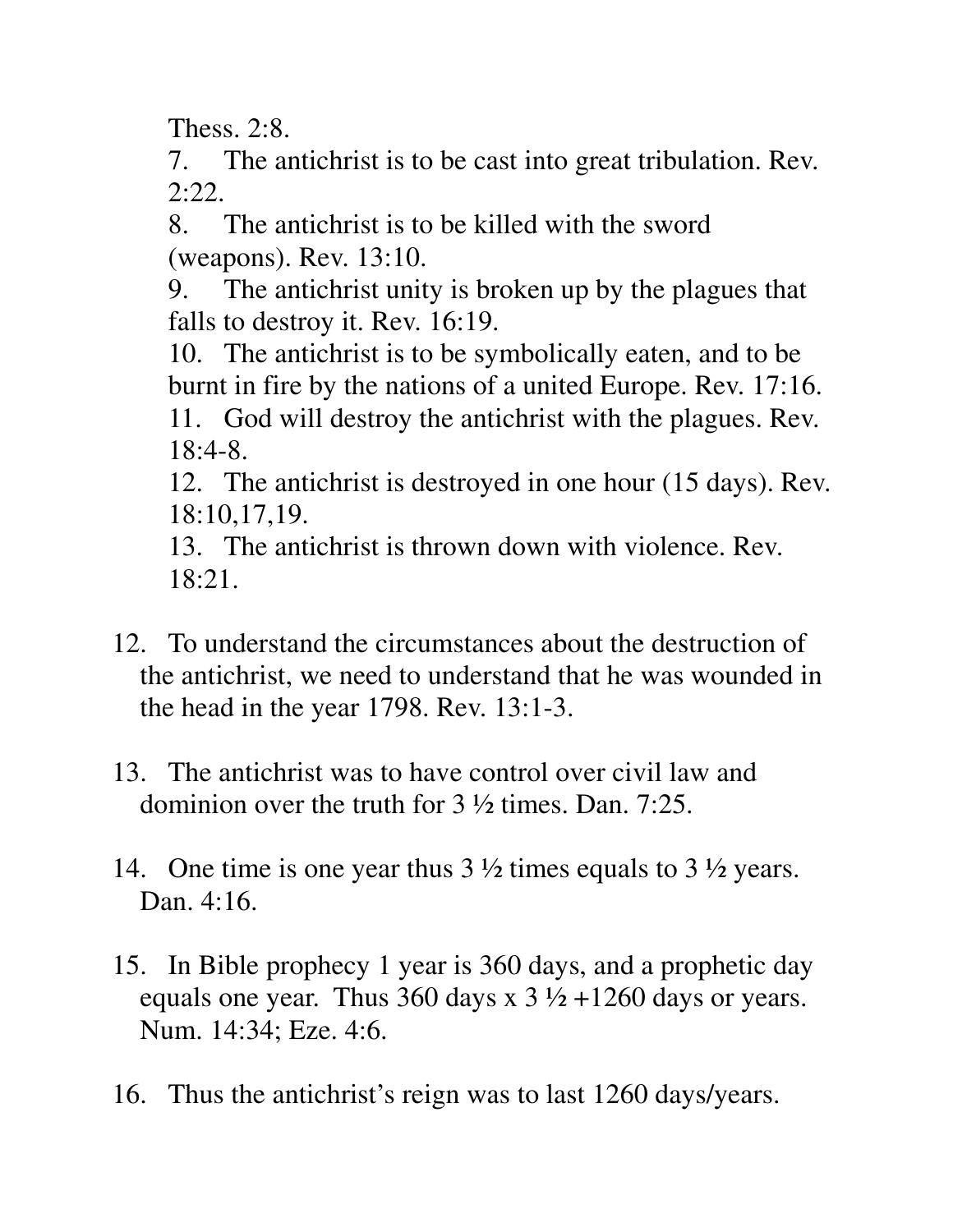This equals 42 months according to scripture. Rev. 13:5.

17. The date of the beginning of the 1260 years starts in 538 when the final of the three anti-Catholic Arean horns was driven from Rome by Belisarius, this made Emperor Justinian's decree of 533 A.C.B., establishing Papal supremacy, effective in 538 A.C.B.

 "Such was the position of affairs, when, A.D. 533, Justinian entered upon his Vandal and Gothic wars. Wishing to obtain the influence of the pope and the Catholic party, he issued that memorable decree which was to constitute the pope the head of all the churches, and from the carrying out of which, A.D. 538, the period of papal supremacy is to be dated. And whoever will read the history of the African campaign, 533- 534, and the Italian campaign, 534-538, will notice that the Catholics everywhere hailed as deliverers the army of Belisarius, the general of Justinian. But no decree of this nature could be carried into effect until the Arian horns which stood in its way were overthrown. A turn came, however, in the tide of affairs, for in the military campaign in Africa and Italy the victorious legions of Belisarius dealt a crushing blow to Arianism, so much so that its final supporters were vanquished." Uriah Smith, Daniel and the Revelation, pg. 112.

 "Elliot summarizes: "I might cite three that were eradicated from before the pope out of the list first given, viz., the Heruli under Odoacer, the Vandals, and the Ostrogoths". From the historical testimony above cited, we think it clearly established that the three horns plucked up were the powers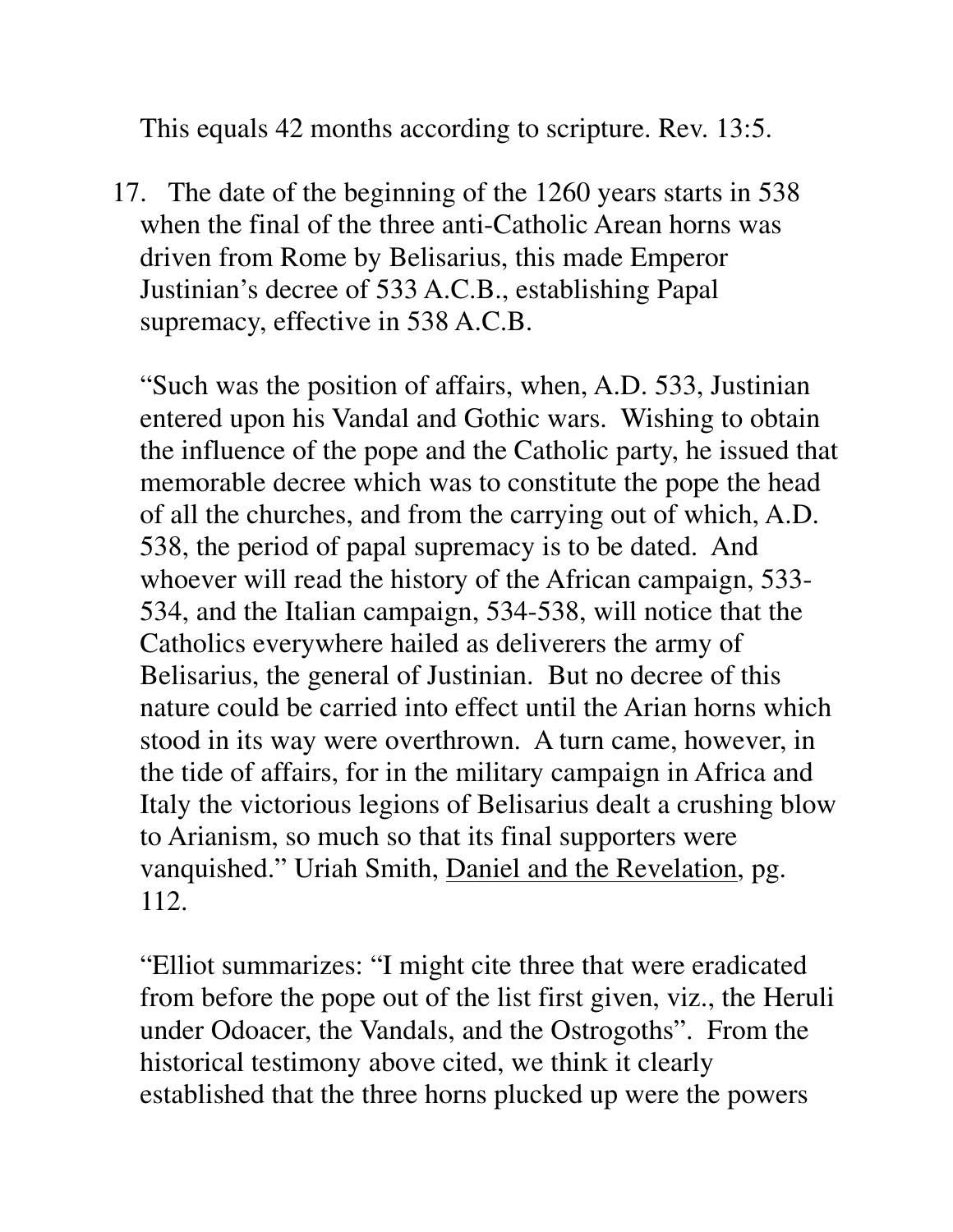named: the Heruli, A.D. 493, the Vandals, in 534, and the Ostrogoths finally in 533, though effective opposition by the latter to the decree of Justinian ceased when they were driven from Rome by Belisarius in 538." Ibid, pg. 113.

18. Thus 1260 years, from 538 A.C.B., ends in 1798 A.C.B., the exact date when the papal antichrist was wounded to the head.

#### 538 ACB **ANTICHRIST SUPREMACY** 1798 ACB

| PAPAL            | <b>PAPACY</b>    |
|------------------|------------------|
| <b>SUPREMACY</b> | <b>ABOLISHED</b> |
| <b>BY DECREE</b> | <b>BY DECREE</b> |

19. This wounded to the head were to be healed because it is described another way as being led into captivity. Thus the papal antichrist was led into captivity in 1798 when it was attacked in the French Revolution. Rev. 13:1-,10.

 "This time period lasted from 538 to 1798. The Napoleonic wars brought an end to papal dominance, for on February 11th 1798, Pope Pius VI was taken prisoner by General Berthier of France." Roy Allan Anderson, Unfolding Daniel's Prophecies, pg. 150.

 "For 538+1260=1798; and in the year 1798, Berthier, with a French army, entered Rome, proclaimed a republic, took the pope prisoner, and inflicted a deadly wound upon the papacy." Uriah Smith, Daniel and the Revelation, pg. 130.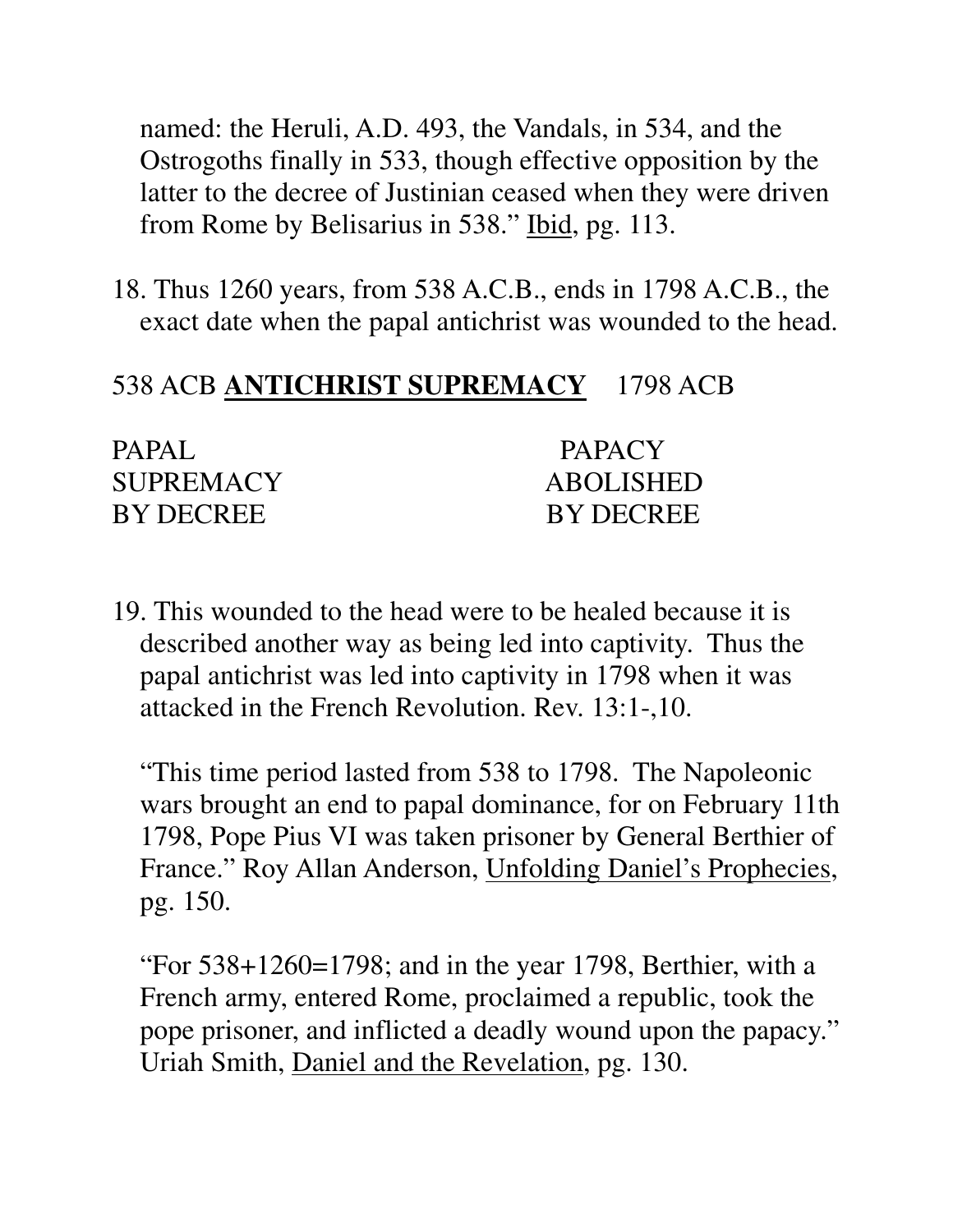- 20. That was the first attack upon the papal antichrist, and it was only temporary, because the wound was to be healed.. This wounded is described another place as the "King of the South pushing against him" the antichrist or king of the north. Dan. 11:40.
- 21. The King of the South was ancient Egypt. Dan. 11:8,9.
- 22. This was used to symbolize religious atheism or the pagan denial of the true God YHWH, because this is what Egypt did. Thus the King of the South that pushed against the papal antichrist is a power identified as religious atheism. Ex. 5:2.
- 23. This religious atheistic power is also called the "beast that ascendeth out of the bottomless pit". It is seen here as making France into it Egypt state among others… Rev. 11: 7.

 "In many of the nations of Europe the powers that ruled in church and state had for centuries been controlled by Satan through the medium of the papacy. But here is brought to view a new manifestation of Satanic power." Ellen G. White, The Great Controversy, pg. 268-269.

 "According to the words of the prophet, then, a little before the year 1798 some power of satanic origin and character would rise to make war upon the Bible. And in the land where the testimony of God's two witnesses should thus be silenced, there would be manifest the atheism of the Pharaoh and the licentiousness of Sodom. This prophecy has received a most striking fulfillment in the history of France." Ibid, pg. 269. (**Emphasis supplied**).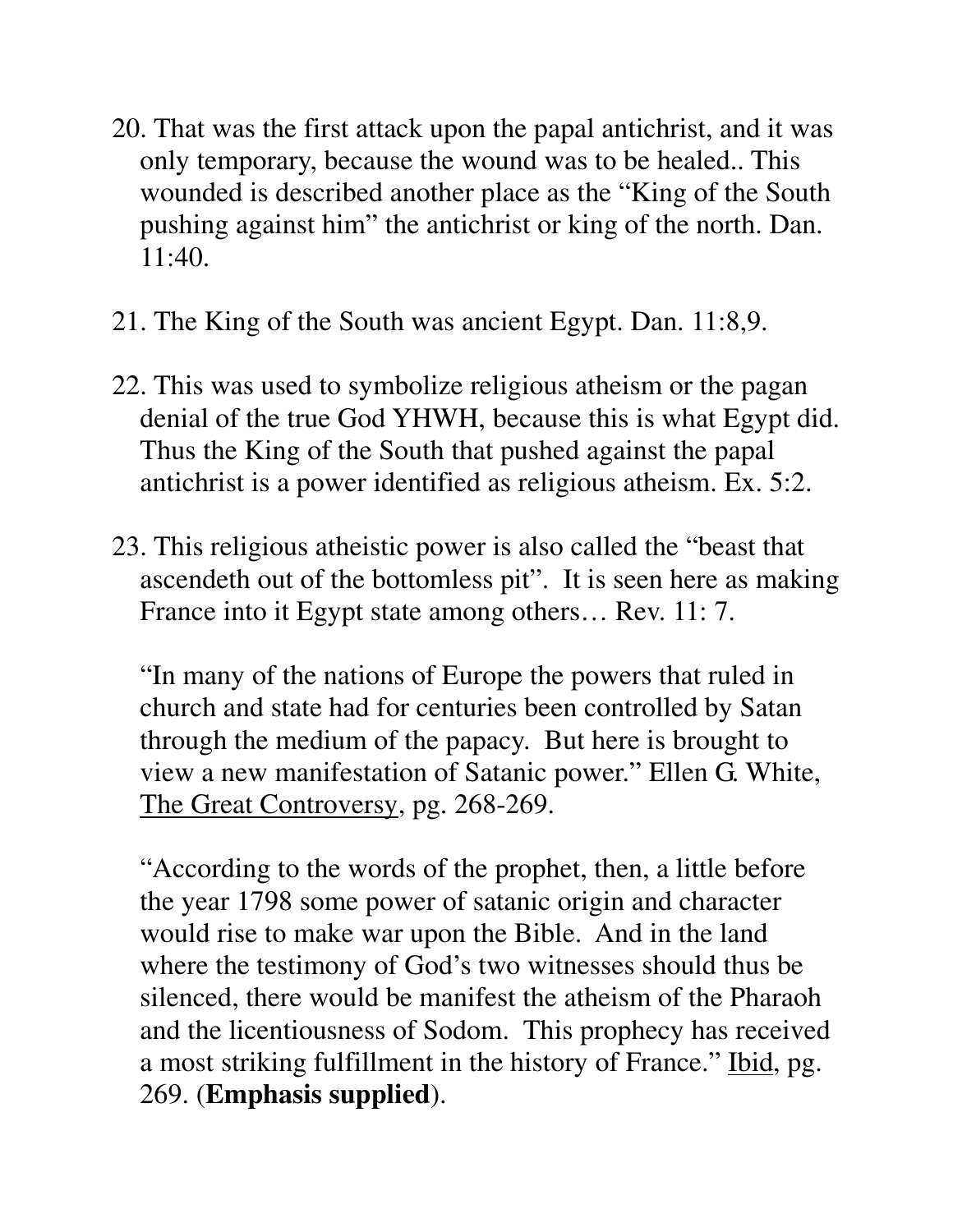" 'The beast that ascendeth out of the bottomless pit shall make war against them, and shall overcome them, and kill them'. The atheistical power that ruled France during the Revolution and the Reign of Terror, did wage such a war against God and His holy word as the world has never witnessed." Ibid, pg. 273. (**Emphasis supplied**).

- This power that wounded the Roman Catholic Antichrist was The Illuminati, but to understand this we need to understand something about the character of apostate Talmudic Jews. The Bible tells us that they are contrary to all 24. men, they hate God and men, and God's wrath is upon them to the uttermost. 1 Thess. 2:14-16.
- 25. Concerning the Jewish character, we are told how horrible many of them are.

 "Jews, writes Faure, are possessed of an eternal anguish, which alienates them from all the peoples of the earth; they upset their habits, they devastate their well-worn paths and they dislocate their ancient moral structures… Their anguish is expressed in constant dissatisfaction, in stubborn recrimination in a need to convince which gnaws at them like a prurient and which was only permitted them when they could not lay claim to political domination, and in intellectual restlessness; and thus they are led to criticize everything, to judge everything, to speak ill of everything, which automatically draws upon them the double tyranny of persecution and exile." Quoted in, Ray M. Jurjevich, Christian Revolt Long Overdue, pg. 50.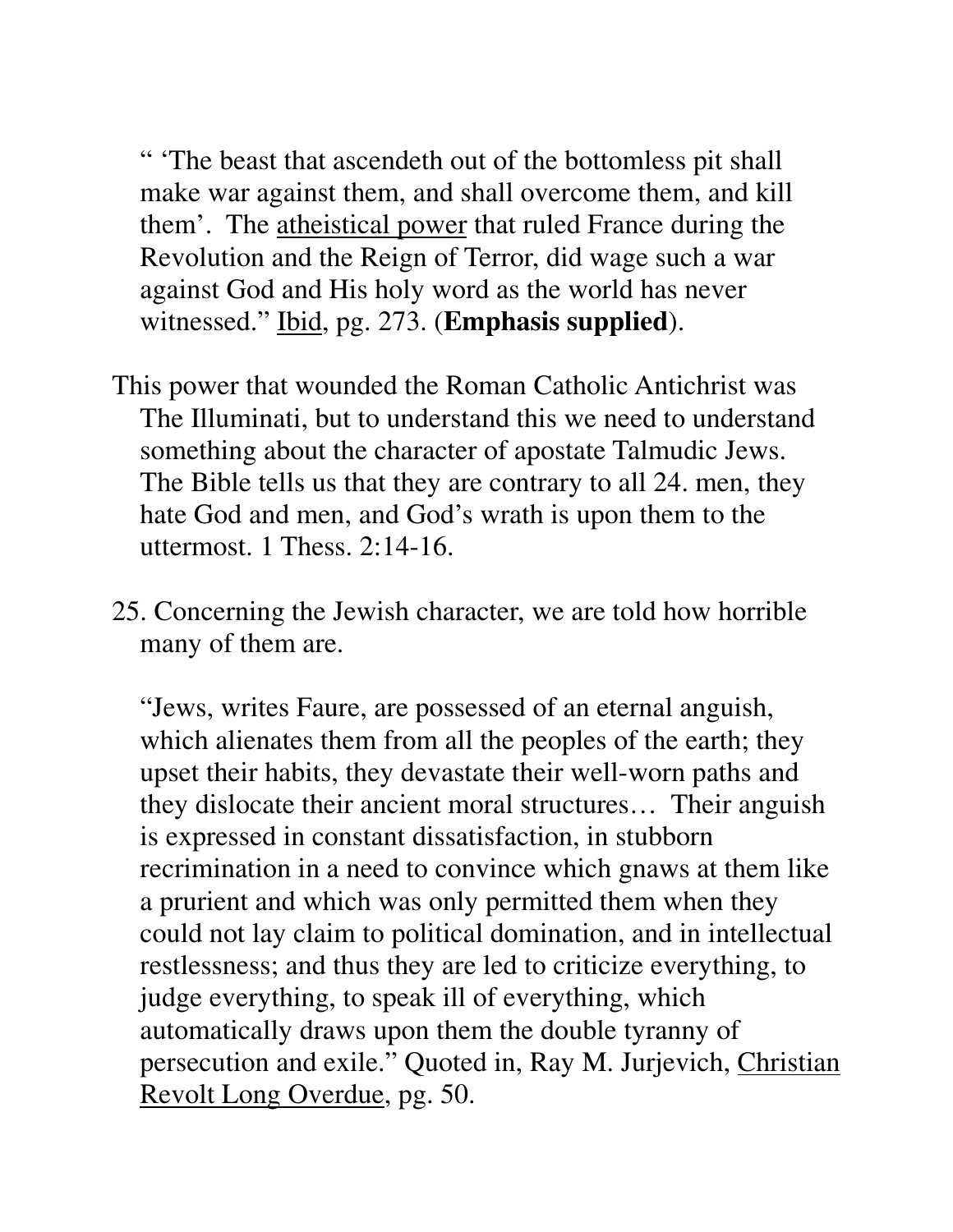"It cannot be without reason poor Israel has spent its life as a people in being massacred. When all nations and all ages have persecuted you, there must be some motive behind it all. The Jew up to our own time [1800s], insinuated himself everywhere, claiming the protection of the common law; but, in reality, remaining outside the common law. He retained his own status; he wished to have the same guarantees as everyone else, and over and above that, his own exceptions and special laws. He desired the advantages of the nations without being a nation, and without helping to bear the burdens of the nations. No people has ever been able to tolerate this. The nations are military creations founded and maintained by the sword; they are the work of peasants and soldiers; towards establishing them the Jews have contributed nothing. Herein is the great fallacy inspired in Israelite pretensions. The tolerated aliens can be useful to a country, but only on condition that the country does not allow itself to be invaded by him." J. Ernest Renan, quoted in, Ibid, pg. 51.

 "Jewish leaders are criminally-minded. Their mentality is that of merciless and treacherous exploiters of the host people. They are motivated by talmudic hatred of everyone, sometimes including their own race. Their morality is that of jungle beasts. They are hypocrites, liars and the sons of the devil, as Christ perceived them. They would stab any goyim in the back as soon as an opportunity arose. They hate Christ and Christians with a passion. They manifested their true nature whenever they were in absolute communist power by killing millions of so-called gentiles. Communism is an uninhibited expression of the criminal Jewish mind. The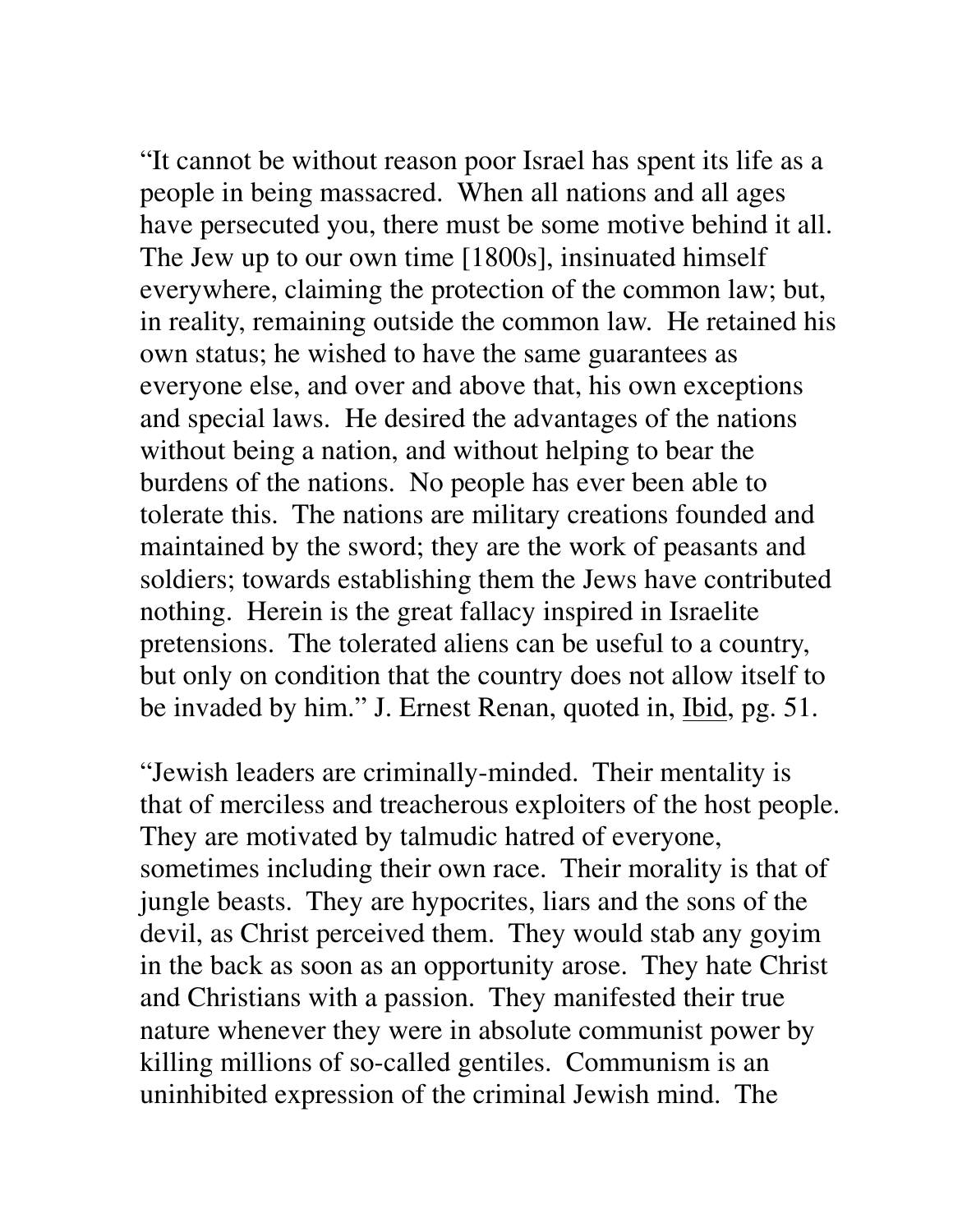Jewish leaders would perpetrate those crimes on Americans as soon as they achieved full power through a revolution or an evolution guided by them. Americans continuing to naively see Jewish people as persecuted, wronged or holocausted are running a grave risk of being enslaved and destroyed. This is the delusion that should be wiped out: with a friendly face, the Jewish leaders are disarming you and would stab you at the first opportunity. The Jewish leaders are beastly by their nature. If any nation does not keep them in check, it will sooner or later be their victim." Ray M. Jurjevich, Christian Revolt Long Overdue, pg. 46-47.

- 26. Thus Jesus Himself identified the Jews as children of the devil who would do the lusts of the devil. Jn. 8:44.
- 27. In the wounding of the papal Antichrist, the Jews were responsible, but they used the Illuminati that formented the French Revolution. To understand this we must get a background history. These are the situations that led to the overthrow of the papal antichrist.

 "In order to put his plan of 1773 into effect, Amschel Rothschild and his co-conspirators set out to establish an organization or "machine" which they could control and use to carry out their desired revolutionary activities. One Dr. Adam Weishaupt was given the task, and, in 1776, he completed the job. On May 1st, 1776, Adam Weishaupt founded the Order of the Illuminati. He established Lodges of the Grand Orient as secret headquarters for the Order." Aric Z. Leavitt, The Illuminati, pg. 9.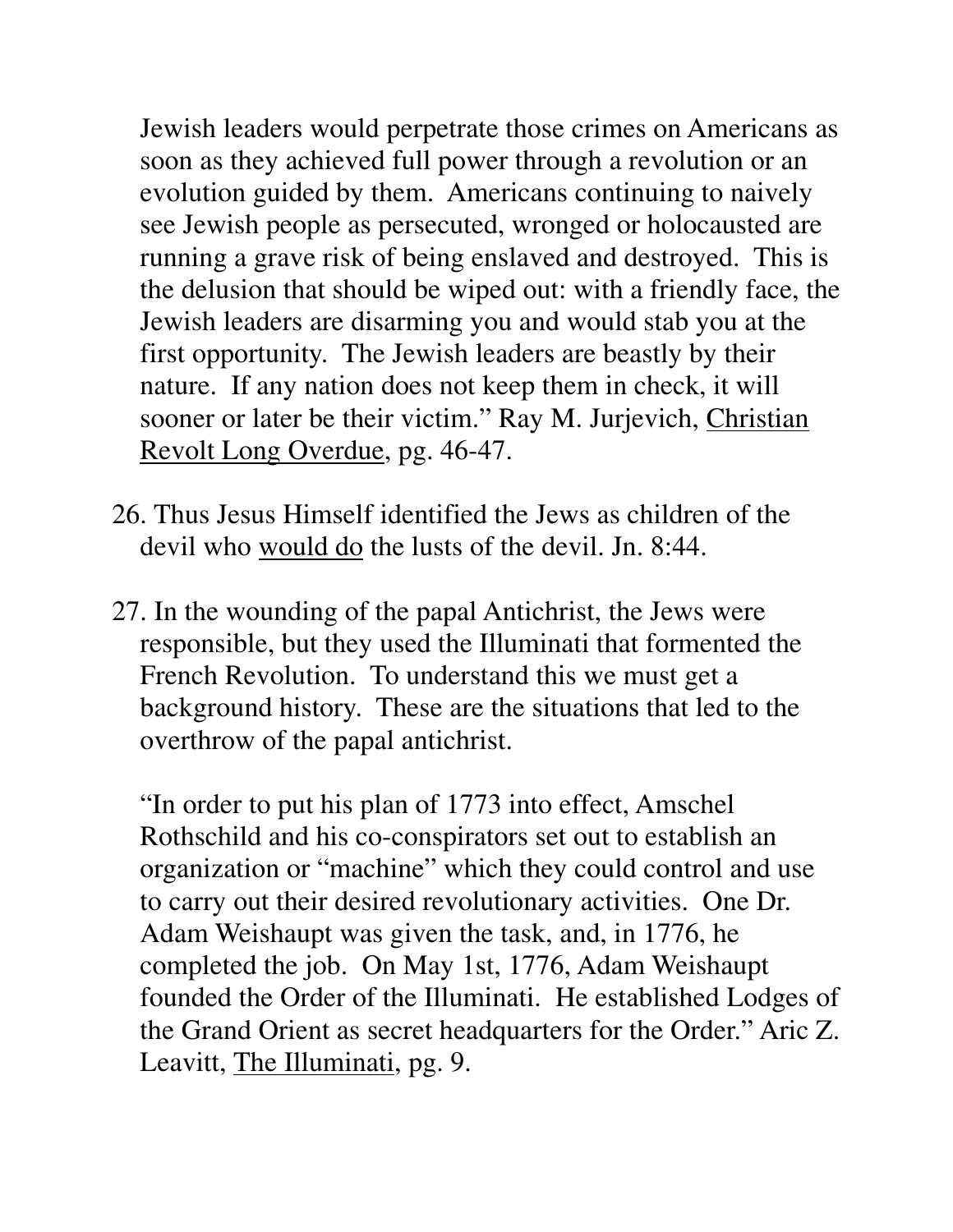28. Mayer Amschel Rothschild was Jewish.

 "Mayer Amschel was born to Jewish parents in Germany in 1743 and lived until 1812." Stephen Mahowald, She Shall Crush Thy Head, pg. 80.

29. Adam Weishaupt, was also Jewish.

"Adam Weishaupt, a Jew by birth…" Ibid, pg. 85.

30. Concerning Rothschild we are told.

 "The origin of formal plans for a conspiracy to take over the entire world can be traced to the year 1773 and to a man named Amschel Mayer Rothschild. Amschel Mayer Rothschild's original name was Amschel Mayer Bauer, a goldsmith who had settled in Germany and had established a counting house (bank) called, "A Red Shield'. Red shield in German is Rothschild, thus the House of Rothschild came into being. After his father's death, Amschel Mayer took over the business and changed his name to Amschel Mayer Rothschild. He had five sons. All were well trained in the field of finance and became very wealthy." Aric Z. Leavitt, The Illuminati, pg. 3.

31. It was the Jewish House of Rothschild that financed the Jew Adam Weishaupt to found the Illuminati.

 "It was the House of Rothschild, along with other financiers, which had financed Adam Weishaupt to organize the Illuminati." Ibid, pg. 15.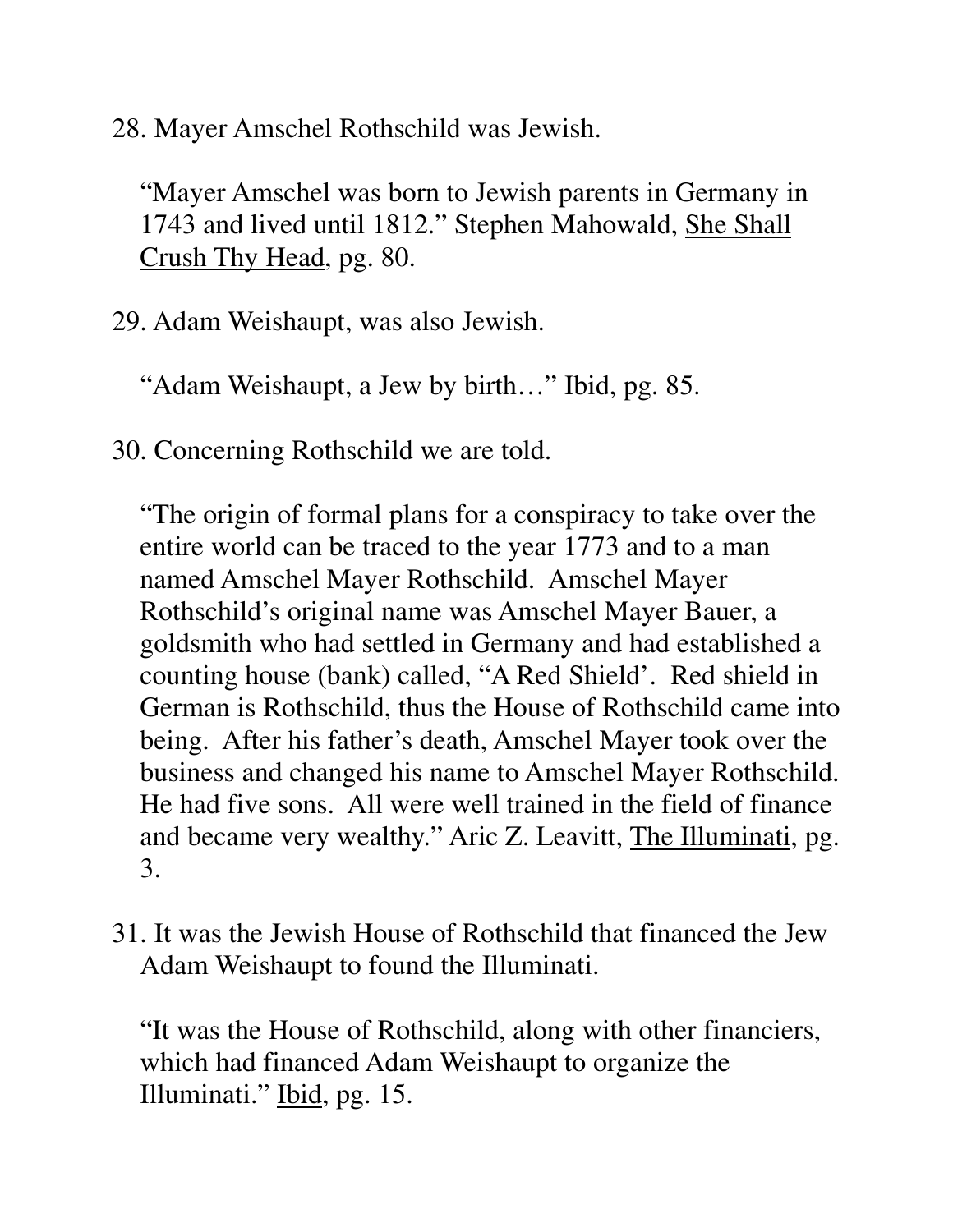32. Rothschild laid out before Weishaupt the overall scheme for world dominion, and Weishaupt thus founded the Illuminati to achieve this scheme.

 "Rothschild laid out before Weishaupt the overall scheme for world domination through financial and political manipulation hiring the scholar to design a comprehensive plan that would ensure its complete implementation. On May 1st. 1776, the Order of the Illuminati of Bavaria was founded by Adam Weishaupt and his Masonic Internationalist conspirators. It would be the very vehicle used to accomplish the grand design of world control." Stephen Mahowald, She Shall Crush Thy Head, pg. 85.

33. Weishaupt used Rothschild's money to form and use the Illuminati.

 "When Weishaupt first formed the Illuminati with the financial resources provided by the House of Rothschild, the first step taken was to recruit, throughout Europe, as many promising leaders as possible. Armed with the "deep pockets" of the House of Rothschild, Weishaupt was able to "hire" two thousand potential leaders for the Illuminati." Ibid, pg. 100.

34. What was the purpose of the Illuminati? We are told.

 "The Illuminati was organized to infiltrate every aspect of human life and establish influence and control. The Illuminati plot was the destruction of the existing social order and the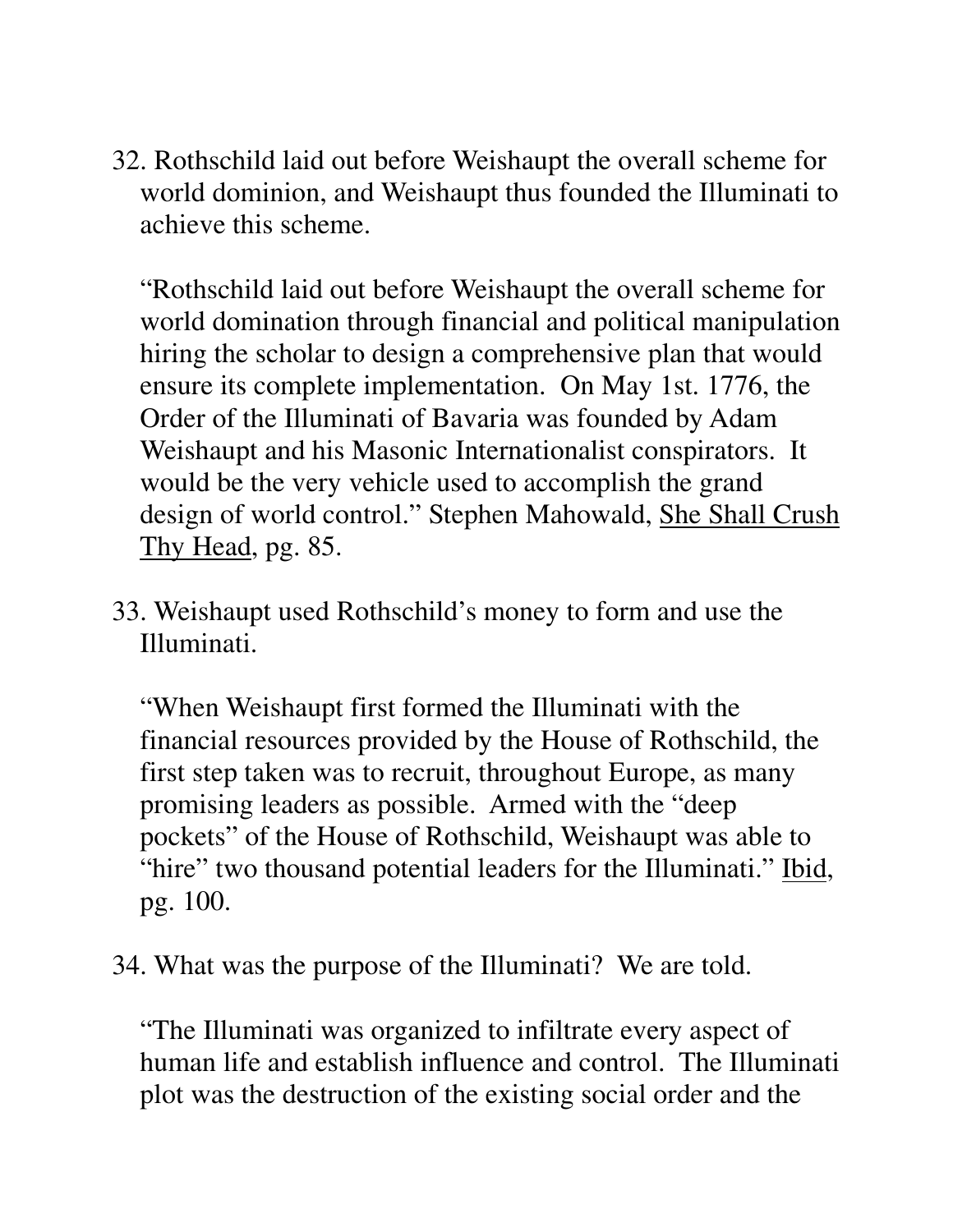establishment of an international One World dictatorship, or a New World Order." Aric Z. Leavitt, The Illuminati, pg. 9.

35. The complete aim of the Illuminati was the complete annihilation of Catholicism and Christianity as a whole, (thus the papal Antichrist was first attacked in 1798).

 "Our final aim is that of Voltaire, and ultimately of Christianity." Piers Compton, The Broken Cross, pg. 13.

 "Catholicism must be destroyed throughout the whole world. Prowl about the Catholic sheepfold and seize the first lamb that presents itself…" Ibid, pg. 14-15.

36. The Illuminati sought to overthrow religions through the use of revolution.

 "The Illuminati, then, set out to overthrow the established governments and religious institutions through revolution." Aric Z. Leavitt, The Illuminati, pg. 12.

 "At that time most of the people followed their government and religious leaders. All the existing government and religious institutions would therefore have to be destroyed." Ibid, pg. 15.

37. Thus it was that the Illuminati, controlled by Jews started the French Revolution.

 "In order to topple the lawful governments in Europe, it was necessary to start a revolution. The Illuminati first took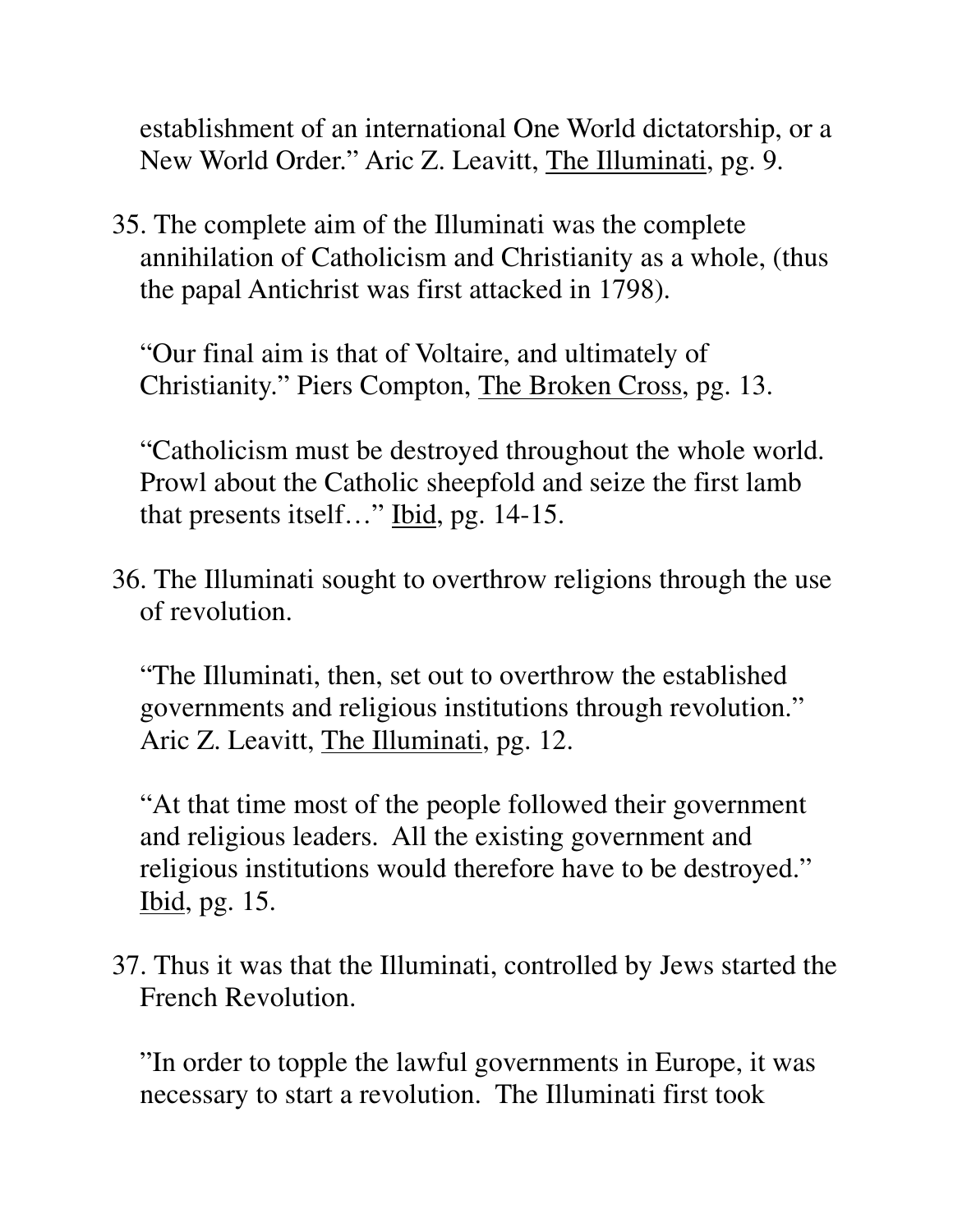control of certain areas in government. This was done by "virtue" of the fact that the international bankers are, in a material sense, the chief executives of the Illuminati… It was decided to first start such a revolution in Germany. However, at the Masonic Convent of Wilhelmsbad in 1782, when the Illuminati was merged with the Masons, it was agreed to instead execute a revolution in France in the year 1798." Ibid, pg. 12.

 "In 1778, through his agent Weishaupt, Rothschild ordered the Grand Orient, France's Masonic lodge, to be ready for insurrection. This insurrection aomed at eliminating the king and the Christian faith…" Nicola M. Nicolov (ex-Bulgarian foreign minister), The World Conspiracy, pg. 103-104.

 "The [French} revolution was planned by Adam Weishaupt and the Rothschild family twenty years before its execution. Weishaupt was its principal draftsman, while the Rothschilds provided the money needed to put the plans into practice." Ibid, pg. 155-156.

38. Even Napoleon, under whom the pope was taken prisoner, was financially aided by the Jewish Rothschild.

 "At this very time Amschel Rothschild was looking for a talented military man. Talleyrand helped him by discovering Napoleon… Rothschild's goals were, firstly, to destroy millions of Christians and thus weaken the church, and secondly, to keep Europe continuously at war. Thus he ordered his banks to help the young Corsican in all his endeavors, a protection Napoleon used until he assumed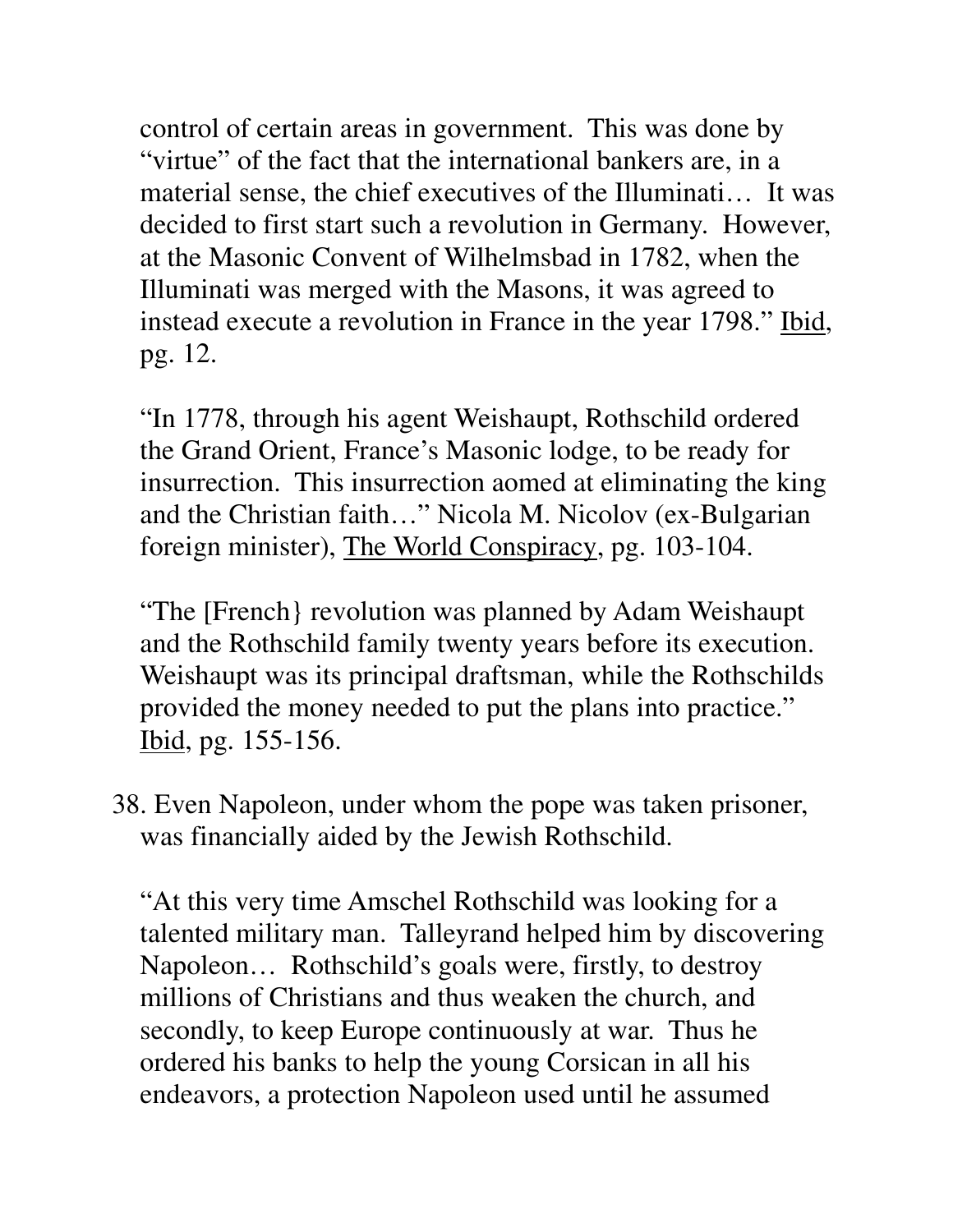power." Ibid, pg. 169.

39. When Pope Pius was taken captive in the wounding of the Papal Antichrist, it was one of Rothschild's sons that ordered his capture.

 "Carl Rothschild, who was the head of the Italian branch of the family, instigated a very repulsive incident in which the Pope was arrested by a general without Napoleon's knowledge." Ibid, pg. 172.

- 40. Thus the wounding of the papal Antichrist was due to Jewish intrigue through the Illuminati in the French Revolution. Rev. 13:10.
- 41. The same teachings of the Illuminati became the teachings of Communism which followed it, Karl Marx; a Jew reworked Weishaupt's diabolical principles into the form of Communism.

 "...Karl Marx reworked Weishaupt's diabolical principles and embodied them in the socialist (Communist) movement. The views expressed by both men are identical at many points. The first Communist Manifesto published by Marx in 1848 embodies both the principles and the spirit of the Illuminati. Therefore, what we know as Communism today is the lineal descendant of the same anti-Christ conspiracy that brought about the French Revolution." Ray M. Jurjervich, Christian Revolt Long Overdue, pg. 53.

42. Communism was another form of the Jewish Illuminist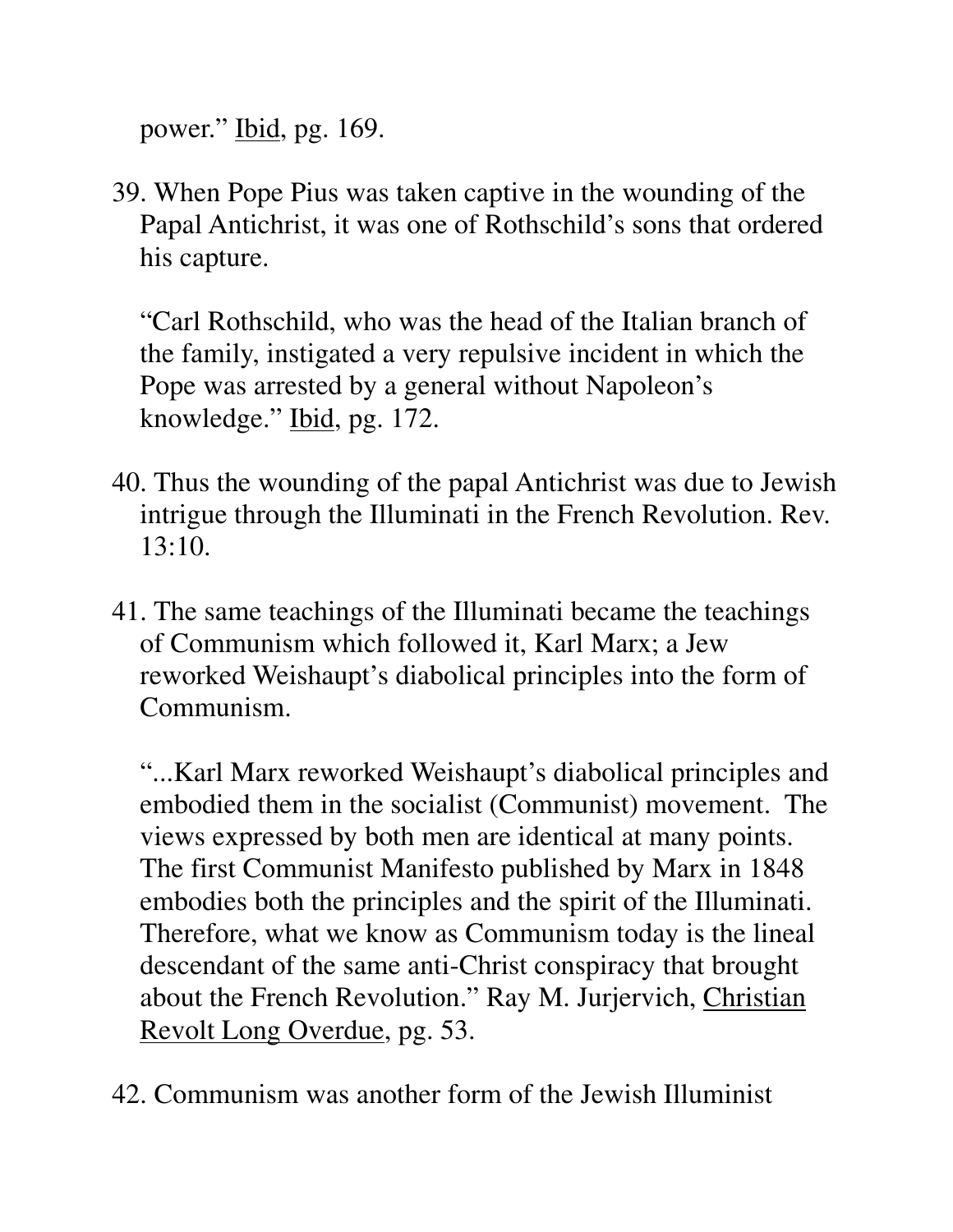teaching with even the name "Communism being known and used before Marx was called to write the Communist Manifesto; and its aim was still the destruction of Christianity.

 "With this ultimate goal of the destruction of Christianity and in particular Catholicism— firmly implanted, the Illuminati proceeds to the next phase of their Satanically inspired plan for world domination. In 1829, in New York, a secret meeting of the Illuminati was told that the nihilists and the atheists were going to be joined into a united body of secret societies, that was secretly known as *Communism*. Stemming from that meeting, a committee was formed that eventually financed Karl Marx. That committee included Clinton Roosevelt, a direct ancestor of Franklin D. Roosevelt, and Horace Greeley, who founded the New York Tribune and also ran for the presidency of the United States. In 1849, while world Communism was still secret, the Jewish poet, Heinrich Heine, with inside information wrote, 'The shadowy creatures, the nameless monsters to whom the future belongs. Communism is the secret name of this tremendous adversary'. Thus Communism, which so many believed to be an invention of Marx, had been fully hatched in the mind of the Illuminatists long before he was put on the payroll." Stephen Mahowald, She Shall Crush Thy Head, pg. 102-103.

43. Communism was Jewish.

 "Art Hollowell has collated Jewish statements that leave no doubt that Communism is a thoroughly Jewish movement designed to destroy and enslave Christian nations and Christianity." Ray M. Jurjevich, Christian Revolt Long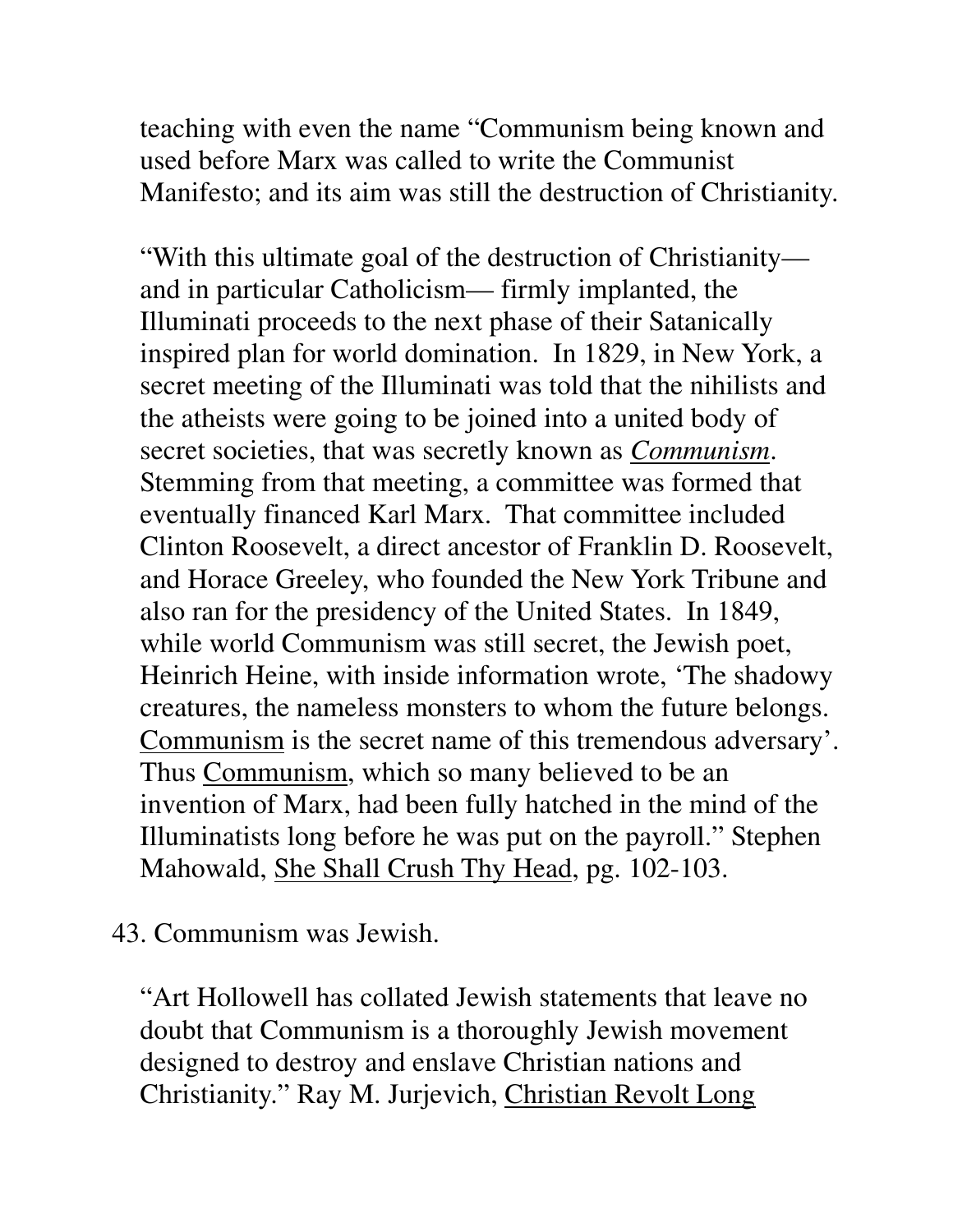Overdue, pg. 54.

44. Thus Lenin, who was a Jew, and his Jewish name was Hiam Goldmann, said this about religion

 "Marxism is materialism. As such, it is as relentlessly hostile to religion as was the materialism of the eighteenth century Encyclopaedists or the materialism of Feuerbach. This is beyond doubt… We must combat religion— that is the ABC of all materialism, and consequently of Marxism. But Marxism is not a materialism which has stopped at the ABC. Marxism goes further. It says: We must know how to combat religion, and in order to do so we must explain the source of faith and religion among the masses in a materialist way. The combating of religion cannot be confined to abstract ideological preaching, and it must not be reduced to such preaching. It must be linked up with the concrete practice of the class movement, which aims at eliminating the social roots of religion… And so: 'Down with religion and long live atheism; the dissemination of atheist views is our chief task!'" V. I. Lenin, Marx, Engles Marxism, pg. 232.

 "… The struggle against that enemy of culture and progress which has persisted for thousands of years (i.e., religion) is to be subornated to the class struggle..." Ibid, pg. 233.

 "A Marxist must be a materialist, I.e., an enemy of religion…" Ibid, pg. 234.

45. Communism abolishes all religion, thus the future destruction of religion is the goal of the King of the South, or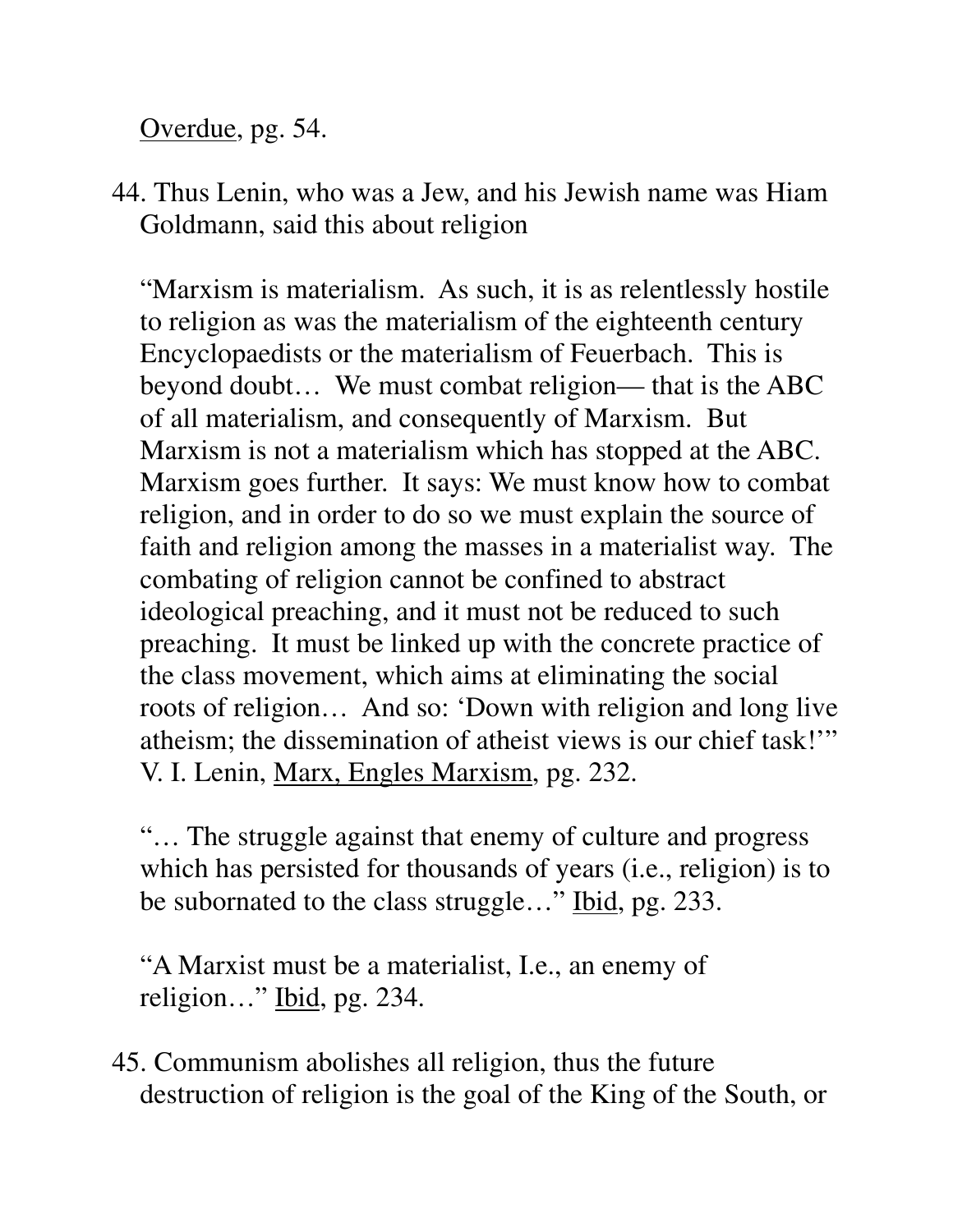the Scarlet Coloured Beast. The Antichrist is to be destroyed by this power, a power that, though joined by godless "gentiles", is essentially Jewish.

 "We shall always preach the scientific world outlook, and it is essential for us to combat the inconsistency of various "Christian"." V. I. Lenin, On Religion, pg. 11.

 "The [Communist] Party's objective is to completely destroy the connection between the exploiting classes and organized religious propaganda and really liberate the working people from religious prejudices. For this purpose it must organize the most widespread scientific education and anti-religious propaganda." Ibid, pg. 49.

 "There are, besides, eternal truths, such a Freedom, Justice, etc. that are common to all states of society. But Communism abolishes eternal truths, it abolishes all religion, and all morality, instead of constituting them on a new basis; it therefore acts in contradiction to all past historical experience." Karl Marx and Friedrich Engles, The Communist Manifesto, pg. 103.

46. Thus a summary of all we have covered thus far is:

 1. The Papal antichrist was overthrown for a while in 1798.

 2. The power that did it was the beast that rose out of the bottomless pit in Rev. 11:7.

 3. This beast was also called the King of the South in Daniel chapter verse forty [40].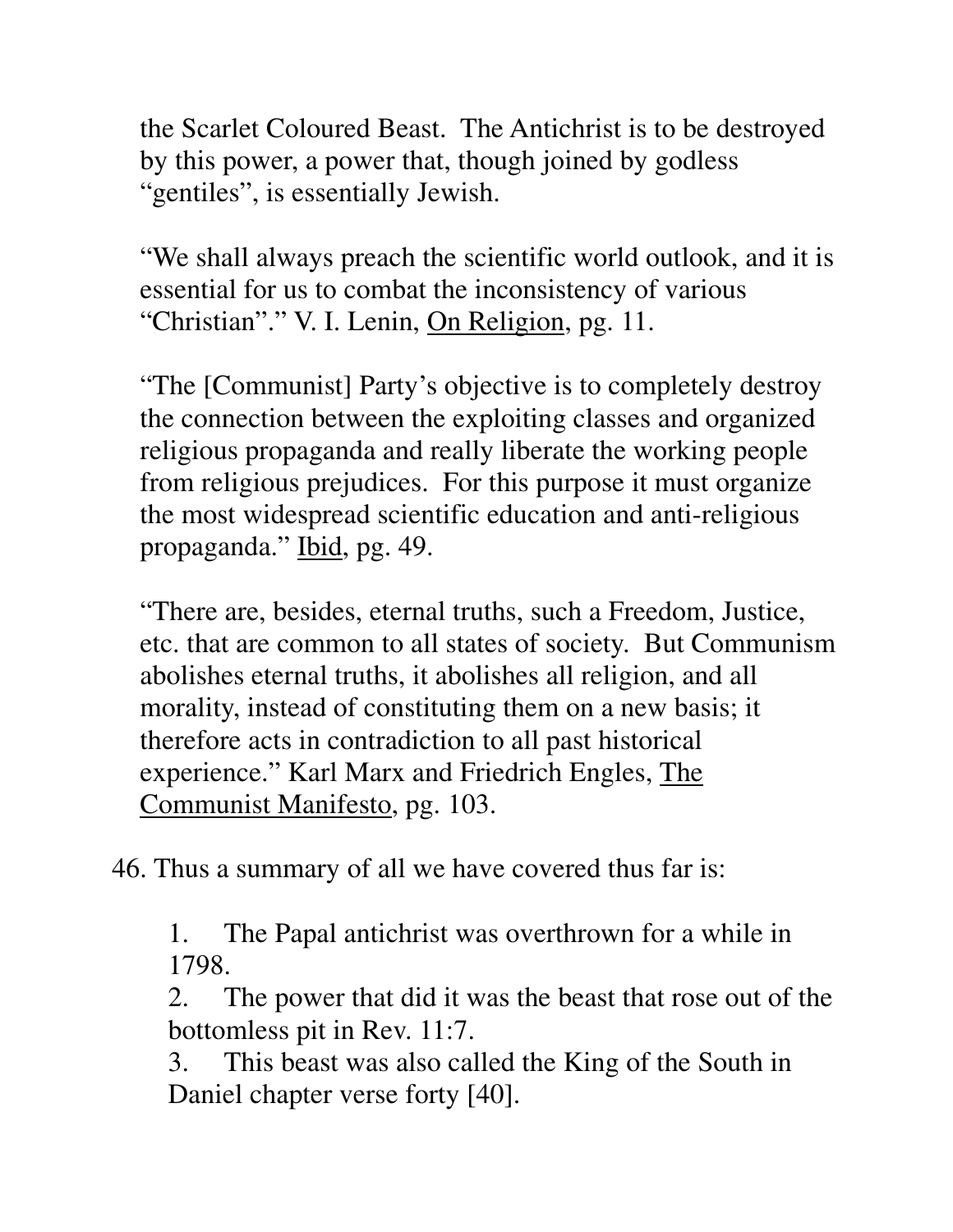- 4. This power was a form of religious atheism.
- 5. It was called the Illuminati
- 6. The power caused the French Revolution.
- 7. It was started and funded by apostate Jews.

 8. The movement took the form of Communism after the French Revolution.

 9. It is fully dedicated to the overthrow of Roman Catholicism and all religions.

10. The movement is essentially Jewish in its real nature.

47. We are told that the teachings of the beast from the bottomless pit has now spread all over the world, and is preparing the world in the near future for the scenes of riot, murder, and revolution, such as convulsed in France in the French Revolution.

 "At the same time anarchy is seeking to sweep away all law, not only divine, but human. The centralizing of wealth and power; the vast combinations for the enriching of the few at the expense of the many; the combinations of the poorer classes for the defense of their interests and claims; the spirit of unrest; of riot and bloodshed; the world-wide dissemination of the same teachings that led to the French Revolution— all are tending to involve the whole world in a struggle similar to that which convulsed France." Ellen G. White, Education, pg. 228.

48. It is no secret, but the aim of this Jewish inspired movement, is the total destruction of Christianity and religion in the future.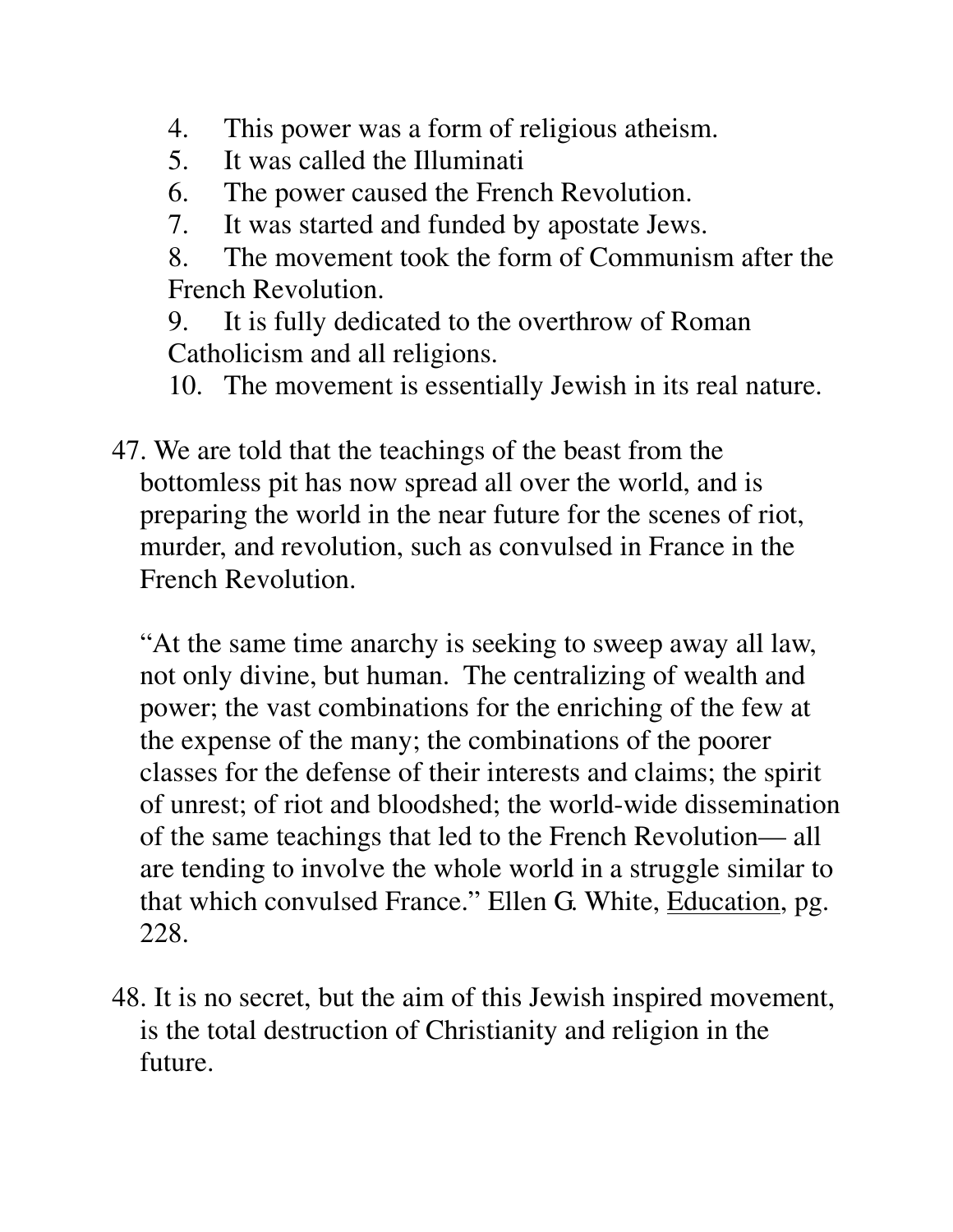"We have long past taken care to discredit the priesthood of the goyim, and thereby to ruin their mission on earth which in these days might still be a great hindrance to us. Day by day its influence on the peoples of the world is falling lower. Freedom of conscience has been declared everywhere, so that now only years divide us from the moment of the complete wrecking of that Christian religion, as to other religions we shall have still less difficulty in dealing with them, but it would be premature to speak of this now. We shall set clericalism and clericals into such narrow frames as to make their influence move in retrogressive proportion to its former progress. When the time comes finally to destroy the papal court the finger of an invisible hand will point the nations towards this court. When, however, the nations fling themselves upon it, we shall come forward in the guise of its defenders as if to save excessive bloodshed. By this diversion we shall penetrate to its very bowels and be sure we shall never come out again until we have gnawed through the entire strength of this place." Translated by Victor E. Marsden, The Protocols of Zion, pg. 204-205.

 "The fact is that the ultimate goal of the Left Elite has never been to change the Catholic Church — it has been to destroy it." Tammy Bruce, The Death of Right and Wrong, pg. 48.

49. Thus we can now clearly see, that as this apostate Jewish movement called the Illuminati temporarily overthrow the Papal antichrist wounding it, so in these times, it threatens to destroy Christianity and all religions.

"Satanism was finally shown to be the ultimate goal of the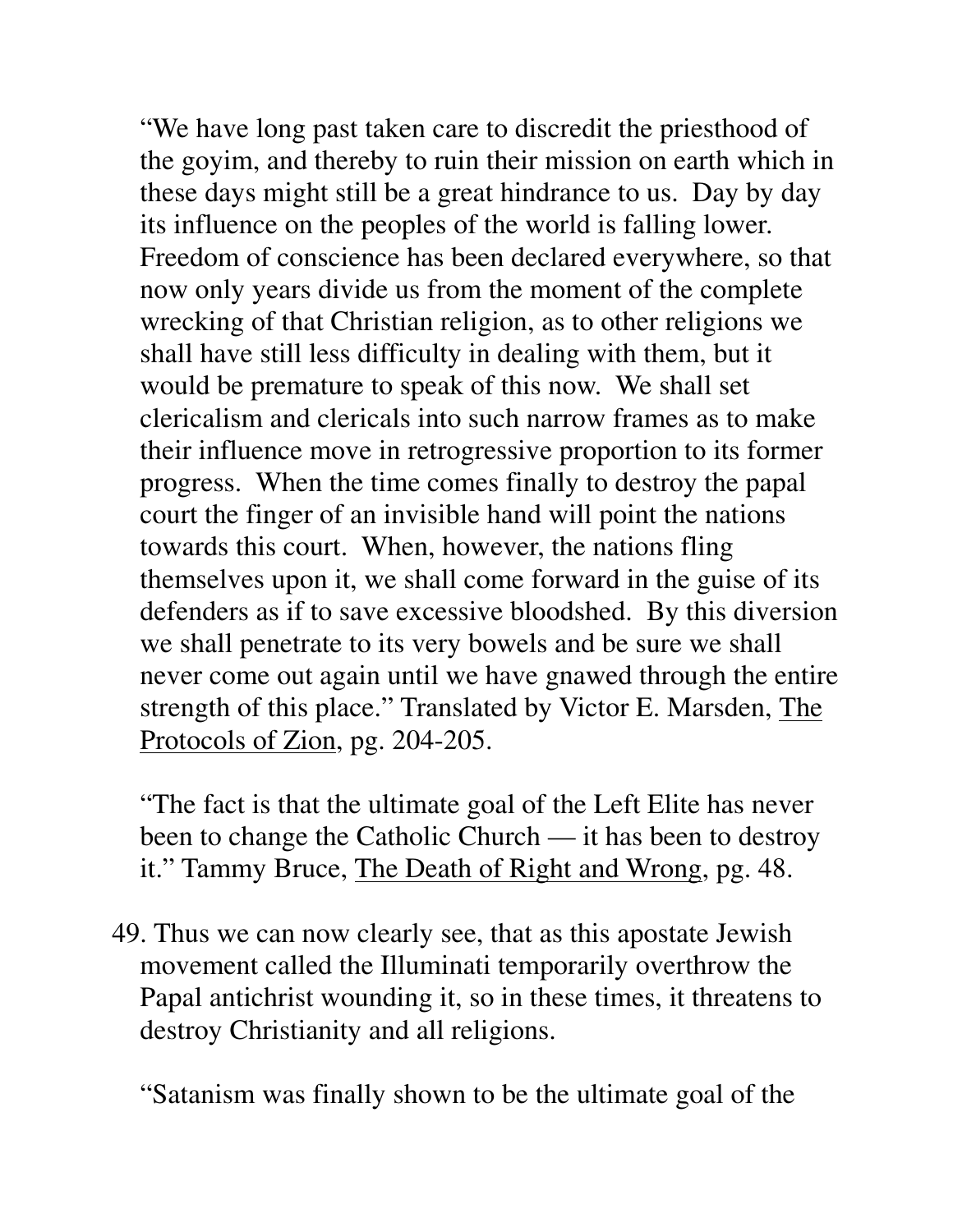Illuminati. Ecrasez infame! The slogan announced by Voltaire ("Smash the Infamy!") was taken as the principal method of destroying the Christian Church. Guiseppe Mazzini, the Italian revolutionary leader, who destroyed the state of the Vatican and announced his preference for a secular state, was the Supreme World Pontiff of the Illuminati, he was a self-admitted Satanist and worshipper of Judas. Illuminati Freemasons were veritable Satanists. They were possessed by a demonic hatred of Christ and His Church. The Talmudic venom in them was unmistakable." Ray M. Jurjevich, Christian Revolt Long Overdue, pg. 219.

50 At this time we must look at the Christian-murdering nature of the beast from the bottomless pit, or Illuminism and its Communism image.

 "Their hatred of God, Christ and any religion is a clue to the hidden satanic nature of the socialist systems." Ray M. Jurjevich, National Christian Manifesto 1990, pg. 36.

 "That is why God was made into the chief enemy of Communism and millions of believers were destroyed in the insane trials to eliminate the belief in God from human minds. The confidence of the revolutionary leaders with which they ordered or incited their followers to kill religious believers is a sure sign that Satan inspired the monstrous mass-murderers, like Stalin and Mao." Ibid, pg. 37.

 "The Jewish leaders, the Talmudic rabbis, i.e., the modern Pharisees, and the prominent bankers, were always on the lookout for any harm they could do to Christ's Church and the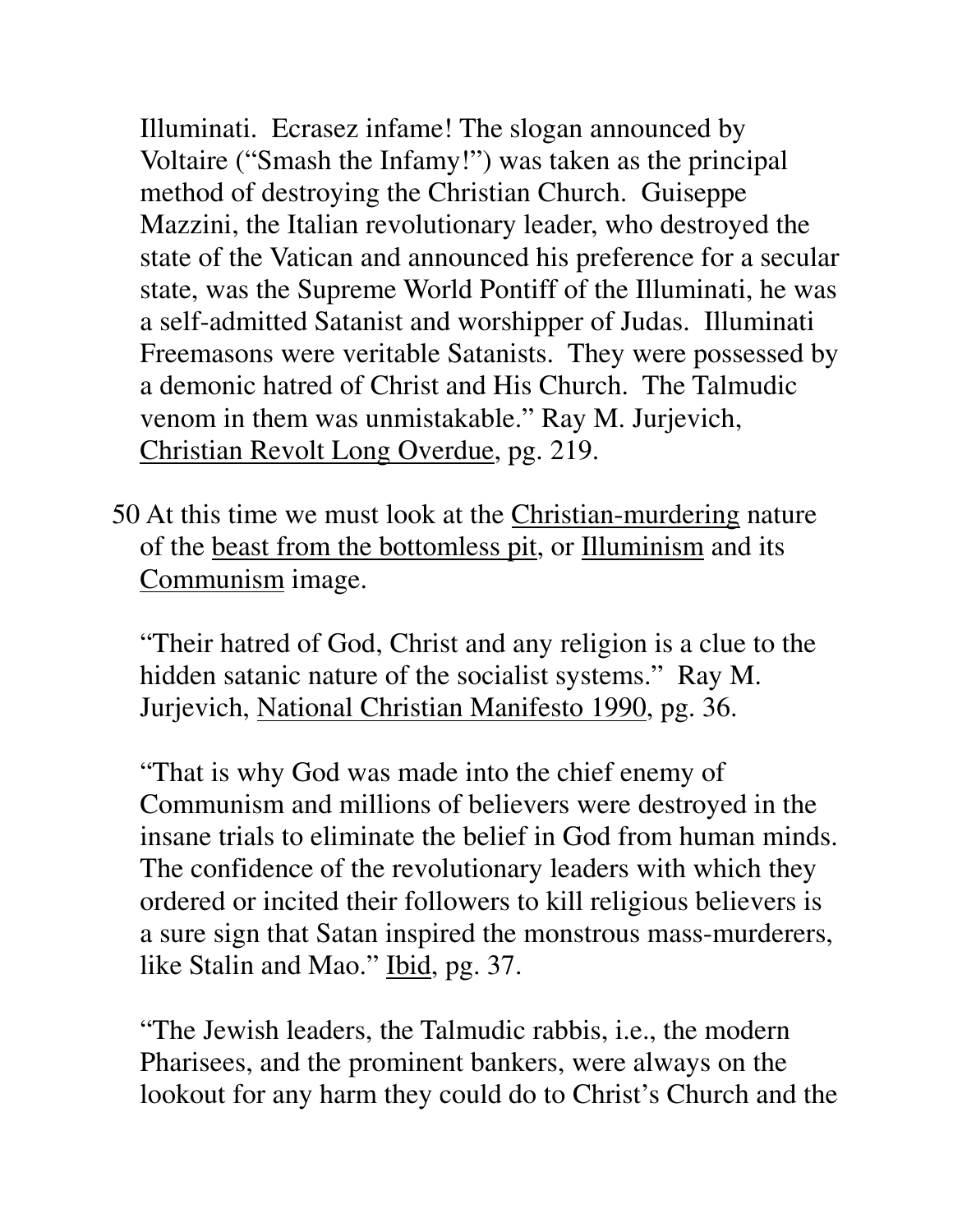Christian states. They infiltrated Freemasonry and made it into an instrument of destruction of the Christian power and culture. The secrecy of Freemasonry suited well the crafty Jewish designs against the Church and the Christian order… The Freemasonic/Jewish slanders against the Church caused much unbelief in Christian ranks. They created so much hatred for the Church and Christianity and directed the fury of the "French" Revolution against Christians. Many priests and lay Catholics... were the victims." Ibid, pg. 54-55.

 "Guiseppe Mazzini, the "liberator" of Italy, showed his true aims by warring on the Vatican and forcing the Pope to flee from Rome. [This happened in the 1800s]." Ibid, pg. 55.

 "Communism is the sledge hammer used by Judo-Masons against Christianity." Ibid, pg. 55.

 "If one considers that according to the Congressional investigations in U.S.A., Communists murdered and otherwise destroyed anywhere between 60 and 100 million Christians in the Soviet Union and (according to other investigators) in East and South Europe, one must admit that the Pharisees, under the guise of Communists, have taken terrible revenge on Christianity. The Holocaust of Christians pales into insignificance the much publicized [and false] Jewish Holocaust under Nazis. Let us emphasize this fact, often down played by our "Jewish" overlords: The Jewish crime over the Christians far, far out strips the Nazi crimes over the Jews." Ibid, pg. 56.

51. In the future destruction of the Antichrist and all religions,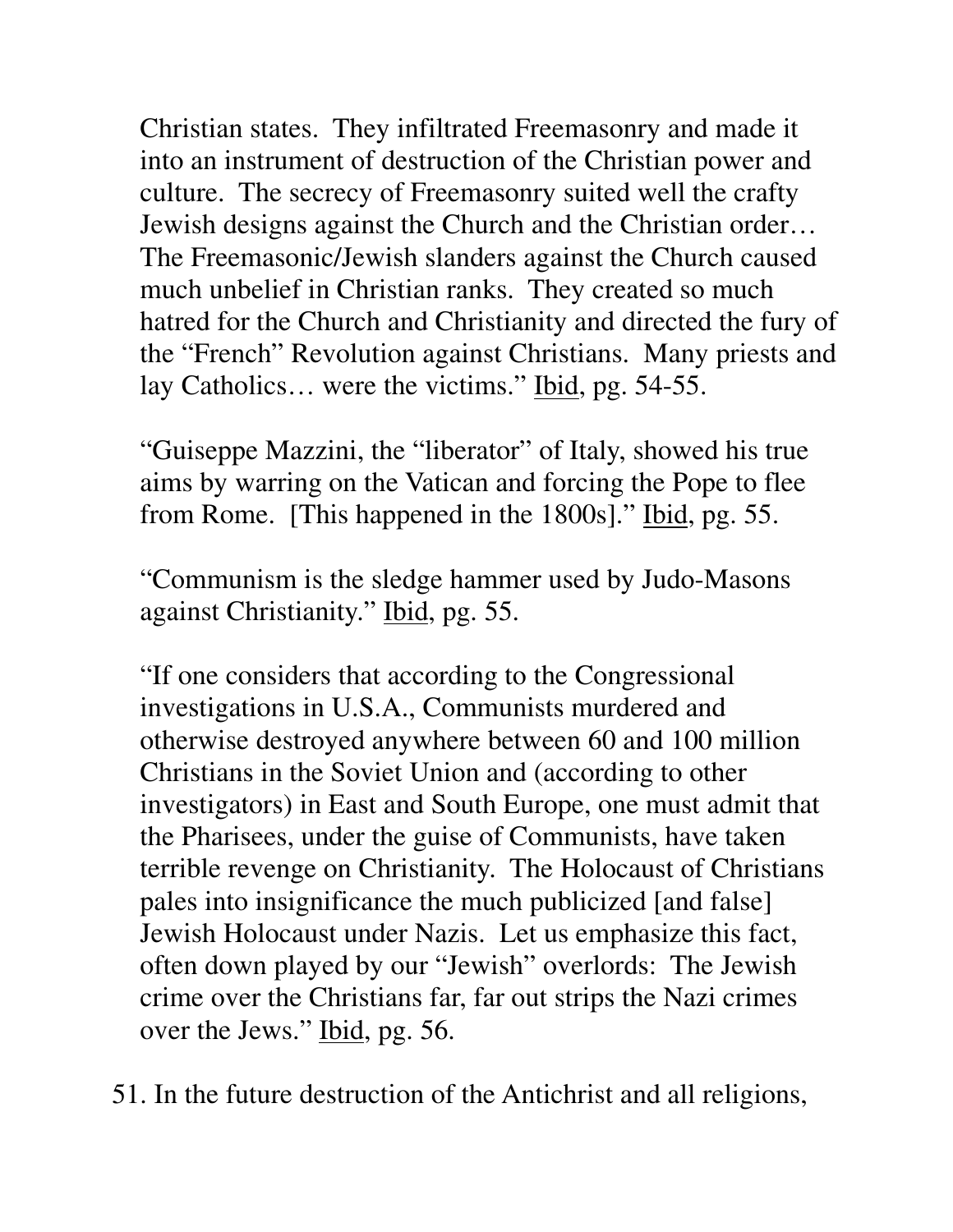the power will figure. But here is an account of some of the names this religion-slaying power was and is known by today.

- 1. Illuminati.
- 2. Grand Orient Freemasonry Lodges.
- 3. Communism/Socialism/Socialist International.
- 4. One World Government.
- 5. New World Order.
- 6. Globalism.
- 7. Humanism.
- 8. Fabian Socialism.
- 9. New Age Movement.
- 10. Secularism.
- 52. As the Papal Antichrist was led into captivity in 1798, so, in the near future it shall be killed. Rev. 13:10.
- 53. But joined to the Papal Antichrist are other religions that are called her daughters. Rev. 17:5.
- 54. They are harlots like the Papal Antichrist because they fell away from the Gospel of help. Dan. 11:34,35.
- 55. The testing of these Protestant Churches was until the time of the end which is 1798. After that they were now considered daughters of Babylon, thus fell under the Papal Antichrist. (Dan. 11:35; Dan. 12:4,6,7).
	- a. Time  $(1) = 1$  year.
	- b. Times  $(2) = 2$  years.
	- c.  $1/2$  time =  $1/2$  year.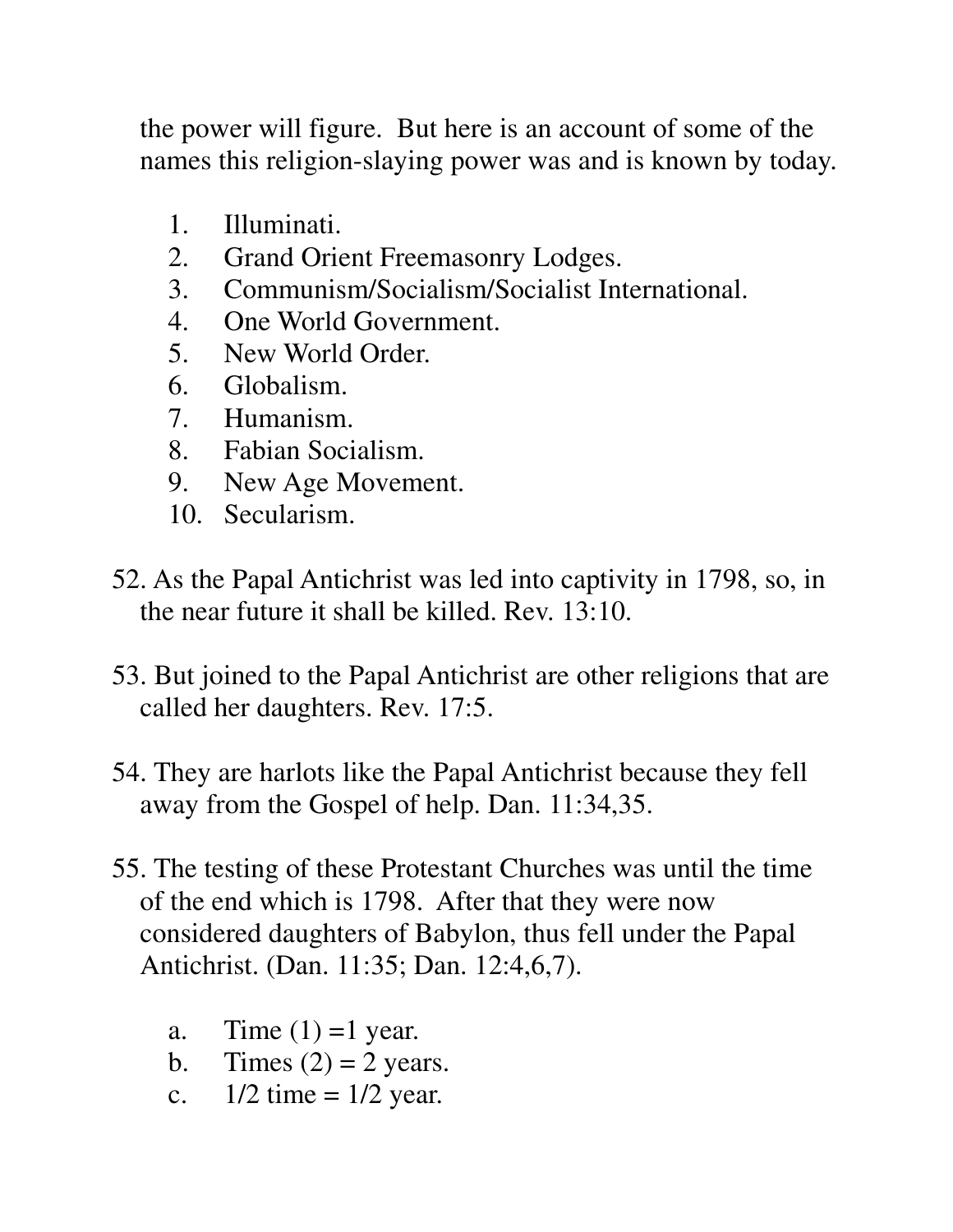- d. This equals 3 1/2 yrs.
- e. 1 year =  $360$  days.
- f.  $360 \text{ days} 3 \frac{1}{2} \text{ times} = 1260 \text{ dys}.$
- g. A day for a year would be 1260 years.
- h. Starting in 538 ACB, it ends in 1798 ACB.
- i. Thus the time of the end began in 1798.
- 56. Thus how would the Babylonian Antichrist be destroyed? It is destroyed when the seven last plagues fall upon the earth. (Rev. 15:1; Rev. 16:1).
- 57. The plagues fall upon the Babylonian Antichrist and its followers. Rev. 18:1-4,8; Rev. 16:19.
- 58. We are told that one of the seven angels that had the plagues shows John more details about the judgment of destruction upon the Babylon Antichrist. Rev. 17:1.
- 59. The powers introduced that leads to this destruction are:

 a. The Scarlet coloured beast from the bottomless pit. Rev. 17:3.

 1.The bottomless pit is the dark unseen world of the chaos and disorder of demons. (Gen. 1:2; Lk. 8:31). 2. This beast is made up of the dark concept of the seven mountains or kings, since he is the eight one and is of the seven. Rev. 17:3,9-11. 3. Five are fallen Rev. 17:10. (Zech. 1:18-21; Dan. 10:20). Egypt, Assyria, Babylon, Medo/Persia, Greece.

4. One is Rome existing at that time. Lk. 2:1; Lk. 3:1.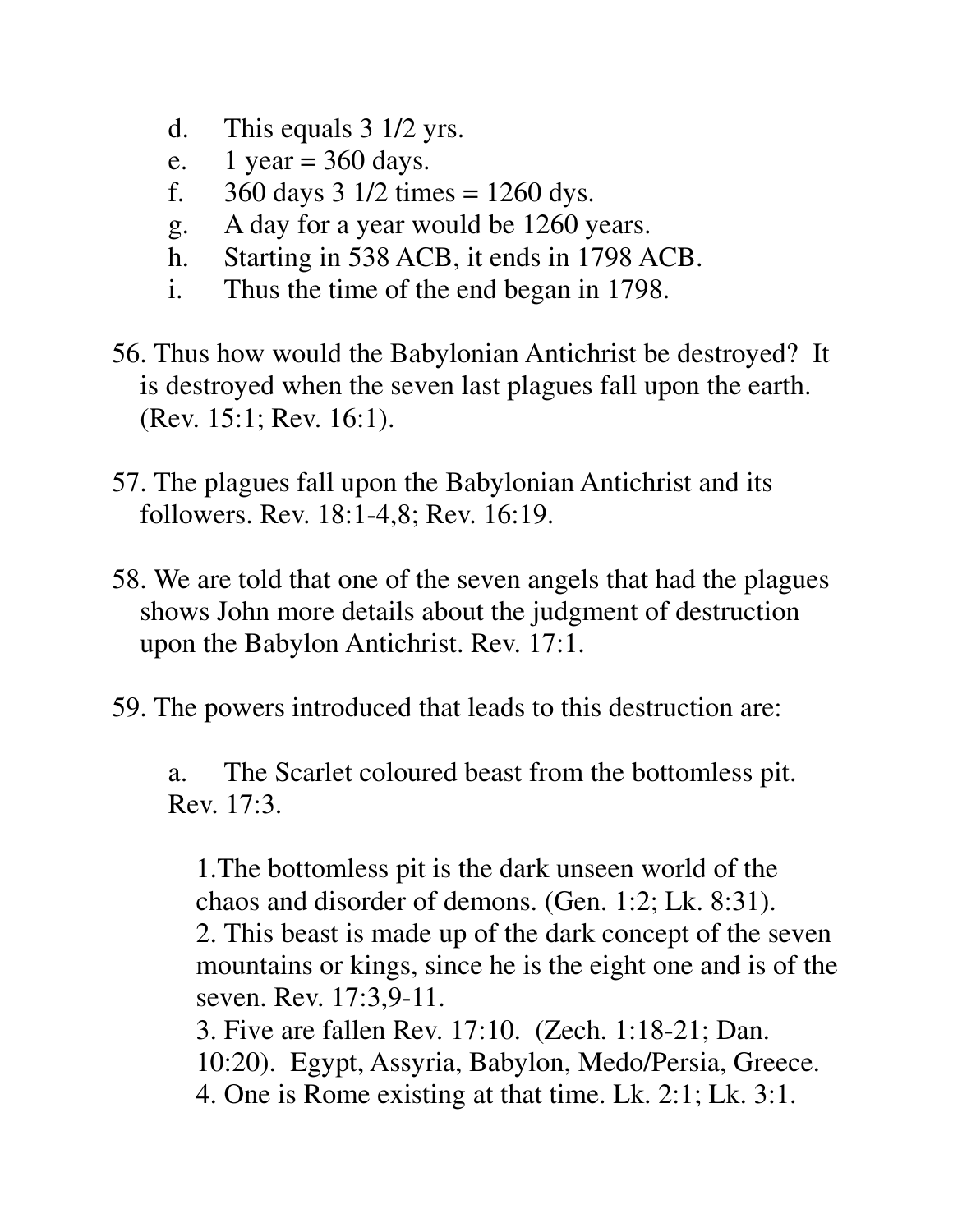5. The other is not yet come. The U.S.A. did not yet come in John's time. Rev. 13:11.

 6. The scarlet coloured beast is the eight but derives his dark concepts that make him up from the seven world empires. Rev. 17:11.

 7. Thus the list should be as follows: Egypt, Assyria, Babylon, Medo/Persia, Greece, Rome, The United States of America and Illuminati New World Order/One World Government.

 b. The ten horns are the ten nations of the Western Europe that succeeded the breakup of the Western Roman Empire after 457 A.C.B. Rev. 17:3,12.

- 60. The beast from the bottomless pit is full of names of blasphemy because every dark teaching of rebellion from demons is its profession. This is indeed Illuminism/Communism, etc. Rev. 17:3.
- 61. These ten nations, currently the nations of the European Union, will have one mind or opinion [Communism] and shall give their power/dunamis [Constitutions] and strength/exousia [executive authority] to the scarlet coloured beast Illuminati/Communism. Rev. 17:12,13.
- 62. They together [Illuminism with the European Union/New World Order] shall hate and destroy the Babylonian Antichrist. Rev. 17:16,17.
- 63. Thus we are told that it is with violence shall the Babylonian Antichrist be overthrown forever. Rev. 18:21.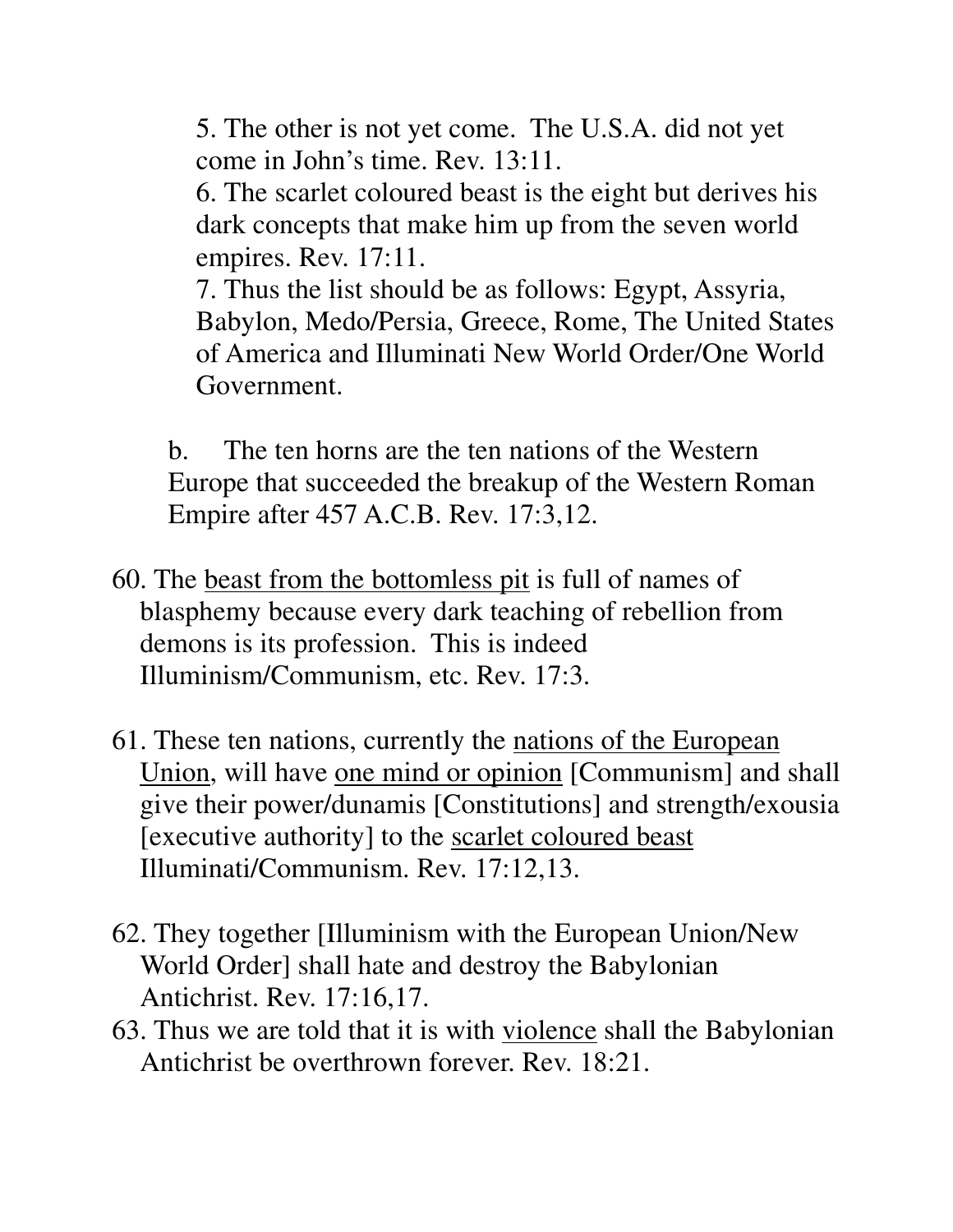- 64. So that the plagues and violence overthrows the Babylonian Antichrist. Rev. 18:8,21.
- 65. The plagues fall in one day this equals to one year in the Biblical prophetic reckoning. (Eze. 4:6; Rev. 18:8; Isa. 34:8).
- 66. It takes one hour to destroy the Babylonian Antichrist itself. Rev. 18:10,17,19.
- 67. How much is one hour in prophetic reckoning? It is fifteen days. 360 days is a prophetic year. 24 hours make one day, thus 24 divided into 360 days  $= 15$  days. Thus, each single hour (that makes up the 24 hours in a day) is value as 15 days.
- 68. So it is in the last 15 days of the year of the plagues that the Babylonian Antichrist is destroyed. Rev. 18:8,10,17,19.
- 69. We know that the 1 hour or 15 days begin when the dense darkness falls upon the kingdom (the followers) of the Beast/Antichrist over which he sits. This is the fifth plague. (Rev. 16:10,11; Rev. 17:15,18).
- 70. It is then that the waters of the Babylonian Antichrist drys up, or the Babylonian Antichrist loses her support of many peoples. (Rev. 16:12; Ps. 77:16; Ps. 18:4; Isa. 17:12,13; Isa. 44:27).
- 71. This prepares the way of the Kings of the east. This means that it is then that Christ and his angels (which Cyrus and Darius symbolized) shall come from heaven to the earth. (Rev. 16:12; Isa. 21:2,9; Isa. 45:1,2).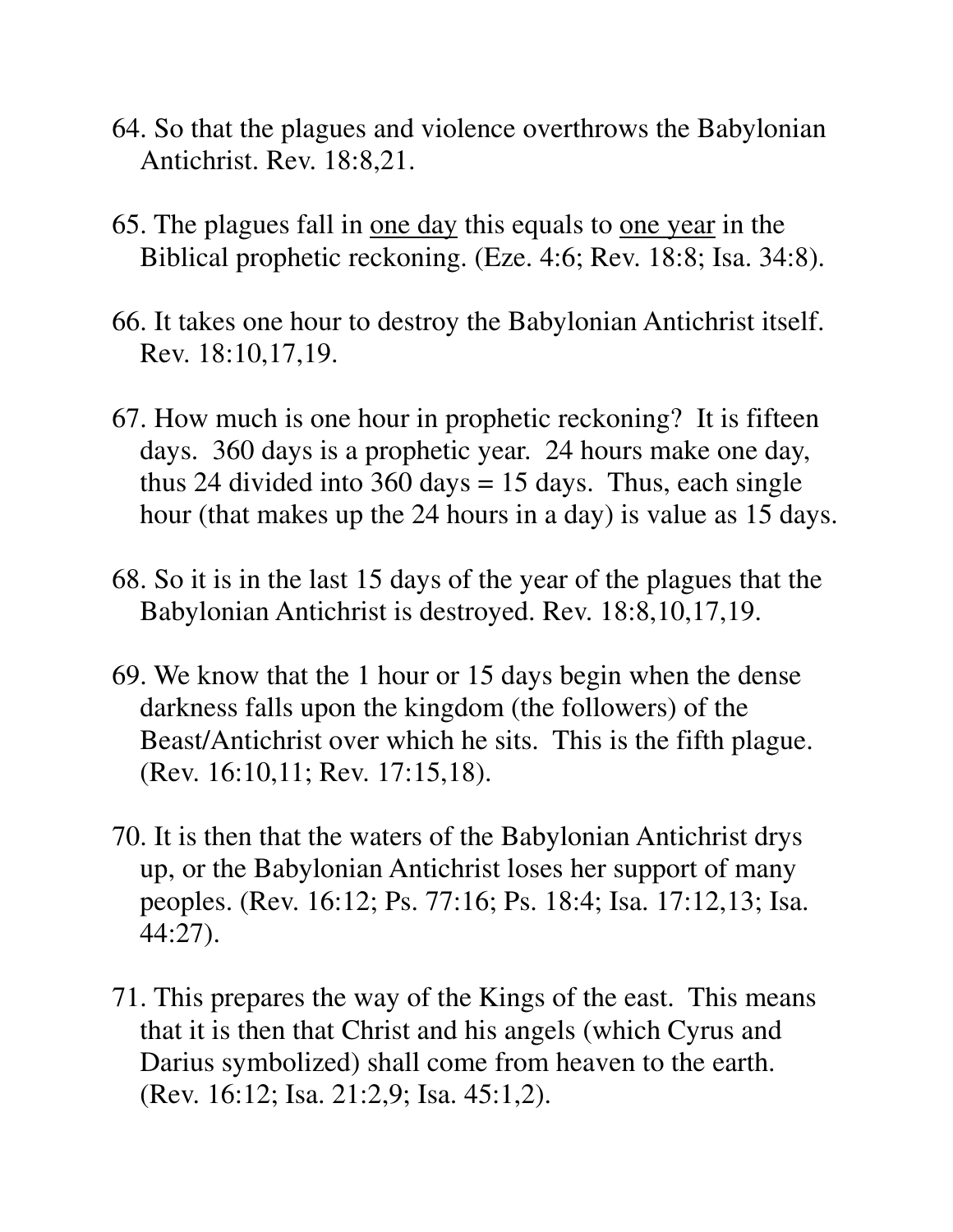- 72. Thus while millions of the Antichrist followers are dying in the plagues, the global violence that occurs from under the fifth (5) plague, particularly slaughters the people that makes up the institutions of the Babylonian Antichrist itself. (Rev. 16:1,2,10,11; Rev. 18:10,19,21).
- 73. However, the office of the Pope himself, with a pope, is slain literally with the brightness of the glory of the coming of Jesus Christ, thus ends the Antichrist. (Matt. 25:31; 2 Thess. 2:8).
- 74. But the people and Jewish conspirators that make up the Scarlet coloured beast from the bottomless pit self destruct at the time of Christ's second glorious coming. This means that they turn upon each other in mutual slaughter or mutually assured destruction (MAD), and as they kill each other on their feet, Christ is seen in the heavens and smite them down on their feet as their flesh fall off their bones etc. (Rev. 17:8; Isa. 11:4; Zech. 14:13,12).
- 75. The following chart illustrates what has been just said:
- 76. However in all this, God's people is not affected but is preserved. Ps. 46.
- 77. Thus the warning to leave Babylon to escape her sins and thus her plagues must be heeded. Rev. 18:4.